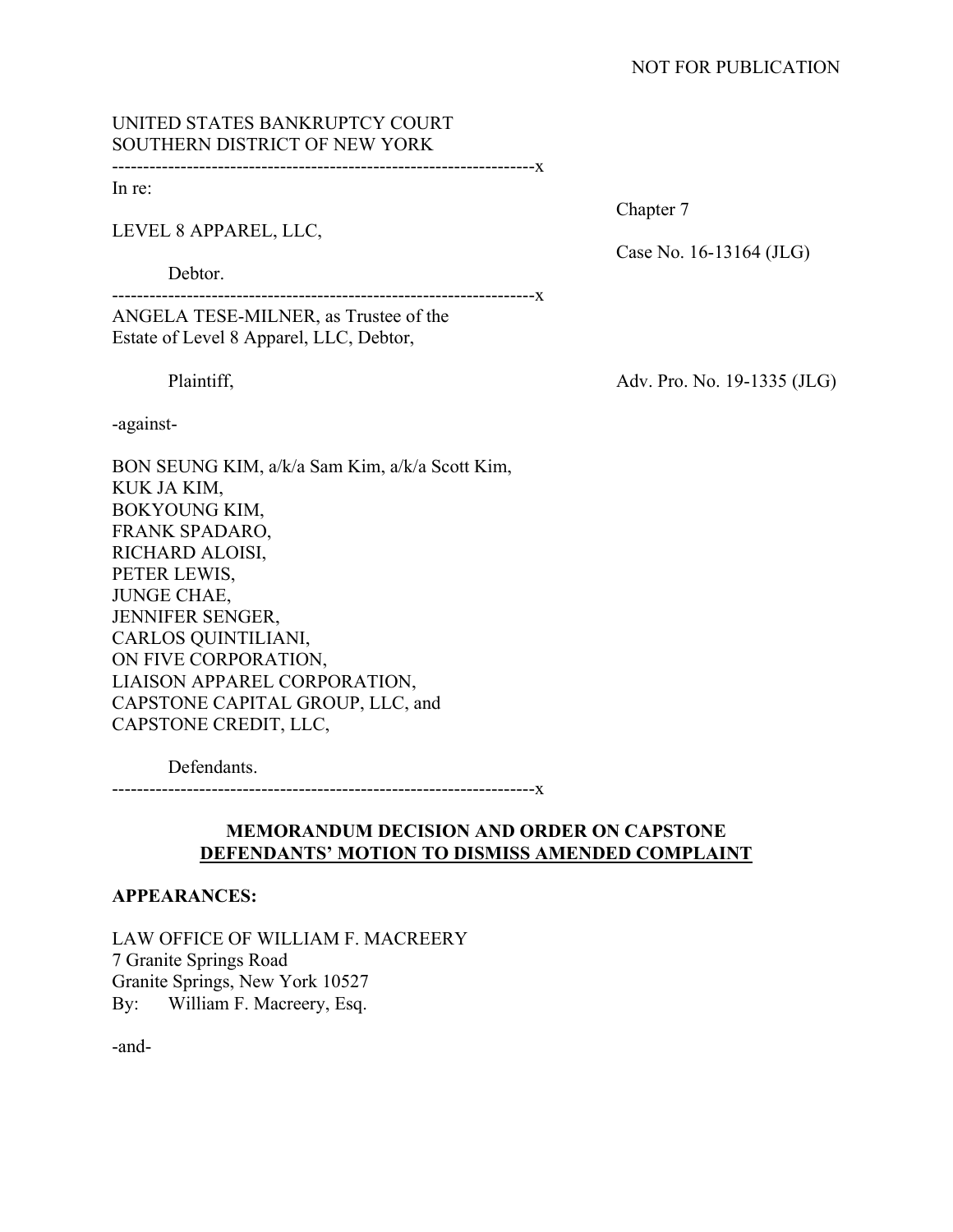The Law Firm of Tese & Milner 735 Wickham Avenue, P.O. Box 35 Mattituck, New York 11952 By: Michael M. Milner, Esq.

*Counsel for the Plaintiff-Trustee* 

KLESTADT WINTERS JURELLER SOUTHARD & STEVENS, LLP 200 West 41<sup>st</sup> Street, 17<sup>th</sup> Floor New York, New York 10036 By: Tracy L. Klestadt Andrew C. Brown

*Counsel for Capstone Capital Group, LLC and Capstone Credit, LLC*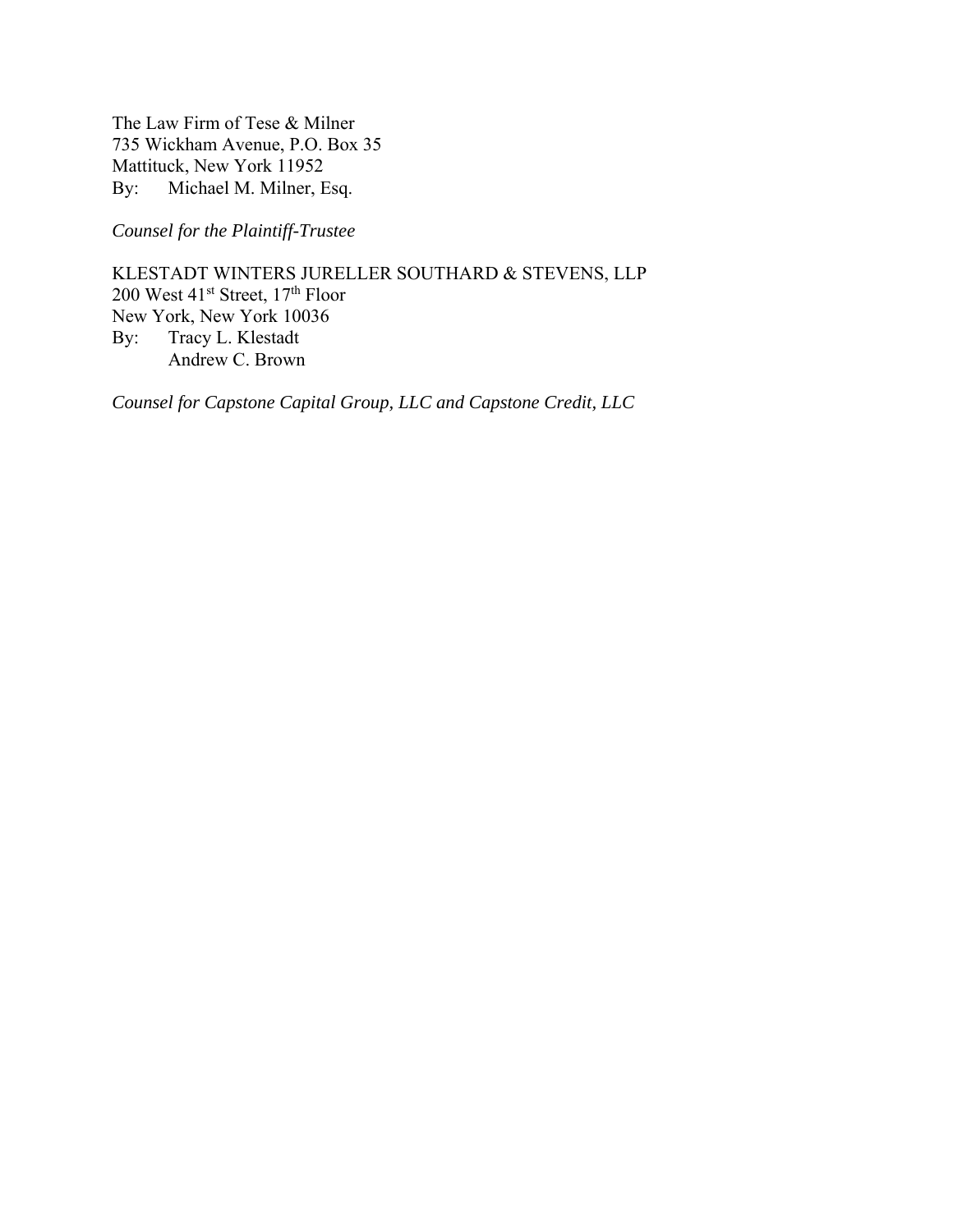# **HONORABLE JAMES L. GARRITY, JR. UNITED STATES BANKRUPTCY JUDGE:**

# **Introduction**

Before the Court is the motion (the "Motion")<sup>1</sup> of Capstone Capital Group, LLC

("Capstone Capital") and Capstone Credit, LLC ("Capstone Credit" and, together with Capstone

Capital, the "Capstone Defendants") to dismiss, in part, the amended complaint (the "Amended

Complaint")<sup>2</sup> served and filed herein by Angela Tese-Milner (the " $\overline{\text{Trustee}}$ "), as trustee of the

estate of Level 8 Apparel, LLC ("Level 8" or the "Debtor"). The Trustee opposes the Motion

(the "Opposition")<sup>3</sup> and the Capstone Defendants have filed a reply to that Opposition

(the " $\text{Reply}$ ").<sup>4</sup> The Court has heard argument from the parties. For the reasons set forth below,

the Court denies the Motion.

# **Background**

The Court has previously issued a ruling (the "Previous Ruling")<sup>5</sup> granting Capstone Capital's motion to dismiss<sup>6</sup> the Trustee's original complaint (the "Original Complaint").<sup>7</sup> In the

<sup>1</sup> *Memorandum of Law In Support of Defendants Capstone Capital Group, LLC's and Capstone Credit, LLC's Partial Motion to Dismiss Adversary Proceeding* [ECF No. 58]. Citations to "ECF No. \_\_\_<sup>"</sup> refer to documents filed on the electronic docket of the instant Adversary Proceeding (No. 19-1335). Documents filed in the Debtor's main bankruptcy case or other cases will have the appropriate "Case No." designation before the "ECF No. \_\_\_" reference.

<sup>2</sup> *Amended Complaint* [ECF No. 54].

<sup>3</sup> *Trustee's Memorandum of Law in Opposition to the Partial Motion by Capstone Capital Group, LLC and Capstone Credit, LLC to Dismiss the Amended Complaint in this Adversary Proceeding* [ECF No. 66]

<sup>4</sup> *Reply Memorandum of Law in Further Support of Defendants Capstone Credit, LLC's and Capstone Capital Group LLC's Partial Motion to Dismiss Adversary Proceeding* [ECF No. 68].

<sup>5</sup> *Memorandum Decision and Order on Capstone Capital Group, LLC's Motion to Dismiss Adversary Proceeding* [ECF No. 51]. The Court issued a separate opinion denying the motion to dismiss filed by the non-Capstone defendants (the "Insider Defendants"). *See Memorandum Decision and Order on Insider Defendants' Motion to Dismiss Complaint* [ECF No. 52] (the "Insider Opinion").

<sup>6</sup> *Memorandum of Law in Support of Defendant Capstone Capital Group, LLC's Motion to Dismiss Adversary Proceeding* [ECF No. 7].

<sup>7</sup> *Complaint* [ECF No. 1].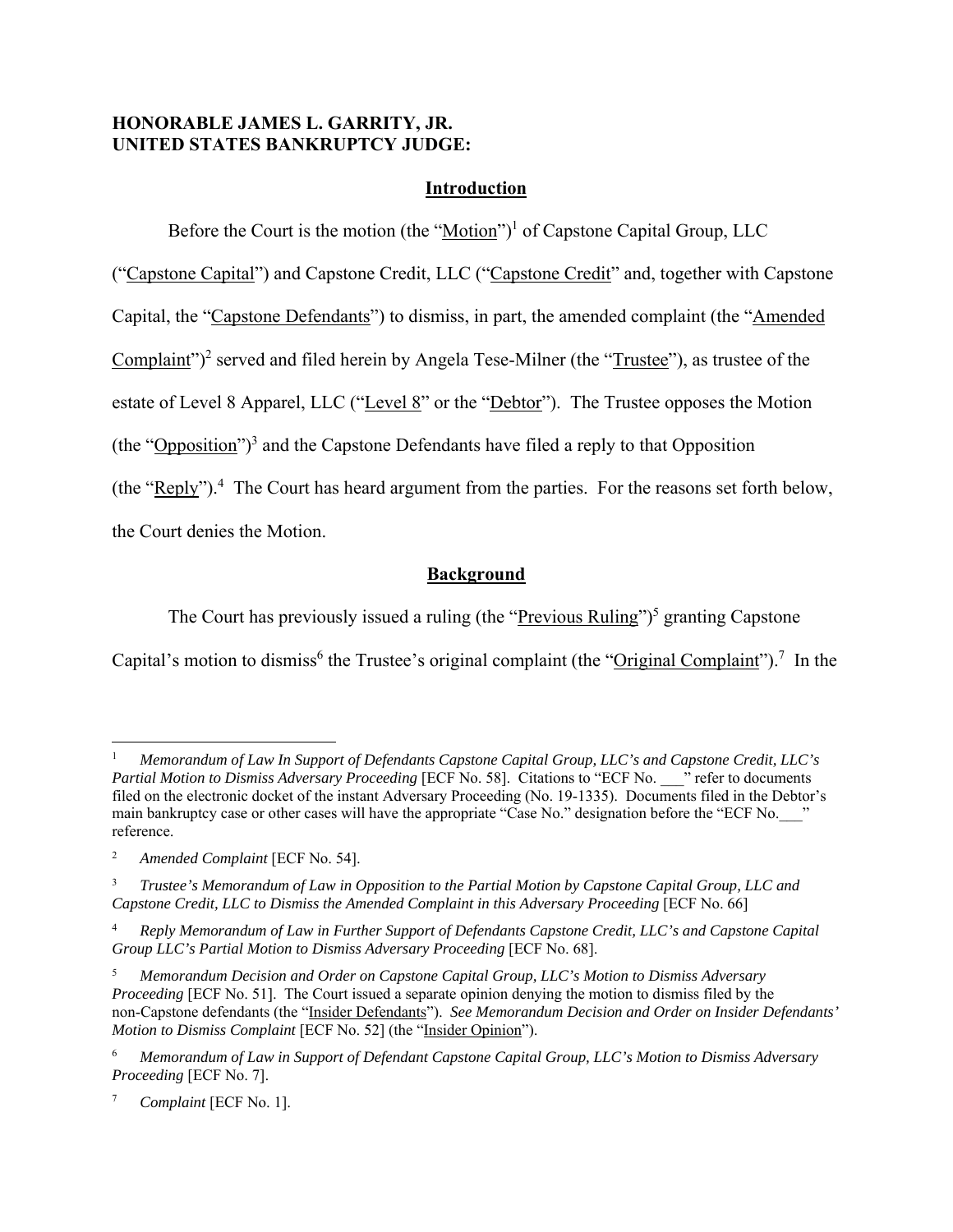Original Complaint, Capstone Capital was named in nine of the 24 claims for relief. The Court dismissed the Original Complaint in full as to Capstone, with leave to replead. The Court assumes familiarity with the Previous Ruling. The Amended Complaint contains 23 claims for relief (the "Claims for Relief" or "Counts"), and names the Capstone Defendants in four of these Counts. Counts 1 and 18 are relevant to the Motion. The Capstone Defendants seek to dismiss Count 18 pursuant to Rule 12(b)(6) of the Federal Rules of Civil Procedure ("Rule  $12(b)(6)$ ")<sup>8</sup> on the grounds that it fails to state a claim for relief against them. Separately, Capstone Credit seeks to dismiss Counts 1 and 18 pursuant to Rule 12(b)(6), but on the grounds that they are barred by statutes of limitation. The Court analyzes each of these issues below.

#### **Pleading Standards**

Under Rule 12(b)(6), a party may seek to dismiss a complaint "for failure to state a claim for relief upon which relief can be granted." Fed. R. Civ. P. 12(b)(6). A Rule 12(b)(6) motion is "designed to test the legal sufficiency of the complaint, and thus does not require the [c]ourt to examine the evidence at issue." *DeJesus v. Sears, Roebuck & Co.*, 87 F.3d 65, 69 (2d Cir. 1996) (citing *Carey v. Mt. Desert Island Hosp.*, 910 F. Supp. 7, 9 (D. Me. 1995)); *see also Chance v. Armstrong,* 143 F.3d 698, 701 (2d Cir. 1998) (noting that under Rule 12(b)(6), the issue "is not whether a plaintiff is likely to prevail ultimately, but whether the claimant is entitled to offer evidence to support the claims" (quoting *Branham v. Meachum,* 77 F.3d 626, 628 (2d Cir. 1996))). In resolving a Rule 12(b)(6) motion, courts assess the sufficiency of the complaint in light of the pleading requirements in Rule 8 of the Federal Rules of Civil Procedure ("Rule 8").<sup>9</sup> Under Rule 8(a)(2) a complaint must contain "a short and plain statement of the claim showing

<sup>8</sup> Rule 12(b)(6) is made applicable herein by Rule 7012 of the Federal Rules of Bankruptcy Procedure (the "Bankruptcy Rules").

<sup>9</sup> Rule 8 is made applicable herein by Bankruptcy Rule 7008.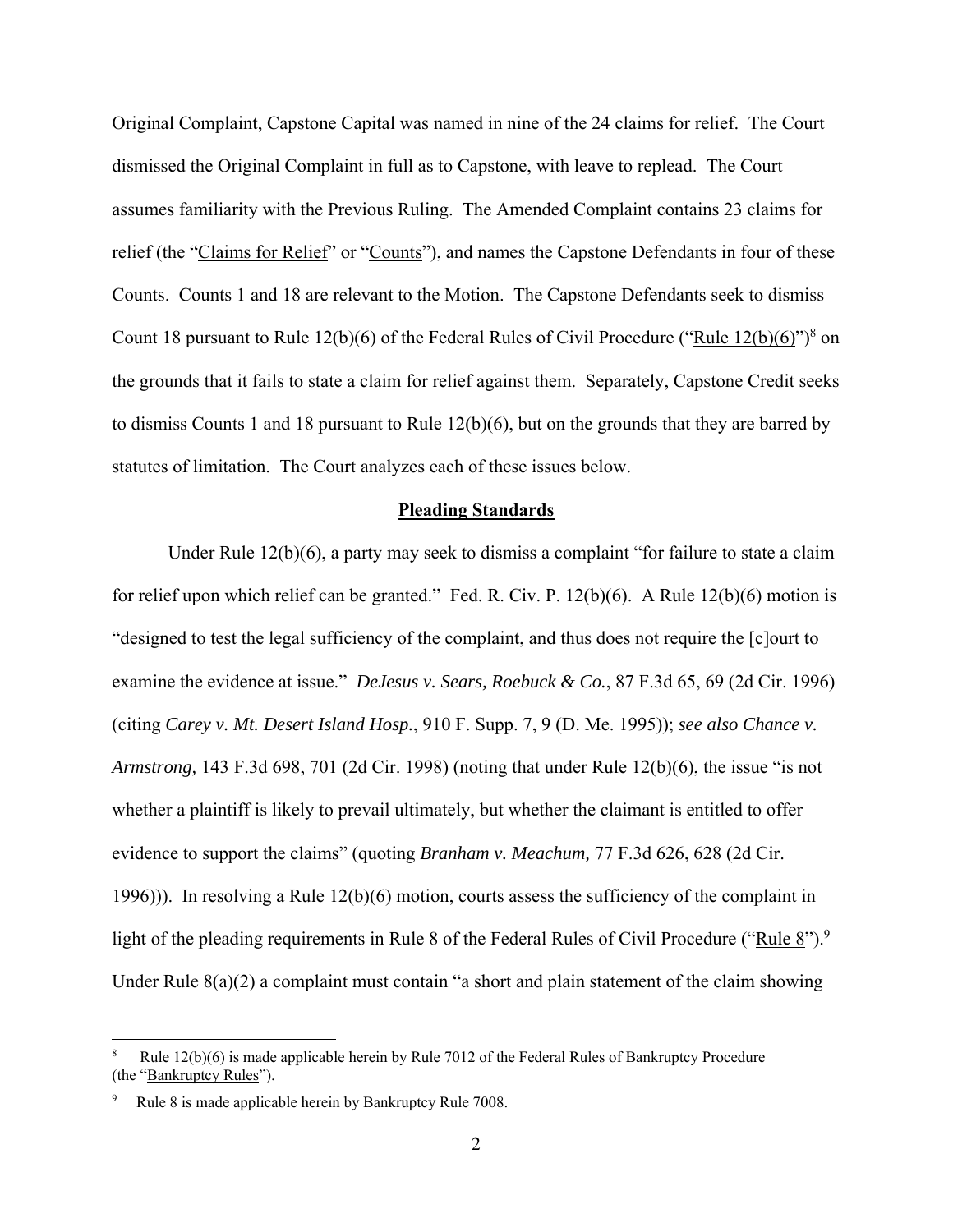that the pleader is entitled to relief.  $]$ " Fed. R. Civ. P.  $8(a)(2)$ . Thus, "[t]o survive a motion to dismiss, a complaint must contain sufficient factual matter, accepted as true, to state a claim to relief that is plausible on its face." *Ashcroft v. Iqbal,* 556 U.S. 662, 678 (2009) ("*Iqbal*") (citations omitted); *accord Bell Atlantic Corp. v. Twombly,* 550 U.S. 544, 570 (2007) ("*Twombly*"). "A claim has facial plausibility when the plaintiff pleads factual content that allows the court to draw the reasonable inference that the defendant is liable for the misconduct alleged." *Iqbal*, 556 U.S. at 678; *accord Twombly*, 550 U.S. at 570.

 Bar by a statute of limitation is typically an affirmative defense, which the defendant must plead and prove. *See John R. Sand & Gravel Co. v. United States,* 552 U.S. 130, 133 (2008); Fed. R. Civ. P. 8(c). A defendant does not render a complaint defective by pleading an affirmative defense. *Gomez v. Toledo,* 446 U.S. 635, 640 (1980). Accordingly, the possible existence of a statute of limitations defense is not ordinarily a ground for Rule 12(b)(6) dismissal unless the complaint itself establishes the defense. *See Ellul v. Congregation of Christian Bros.,* 774 F.3d 791, 798 n.12 (2d Cir.2014) ("Although the statute of limitations is ordinarily an affirmative defense that must be raised in the answer, a statute of limitations defense may be decided on a Rule  $12(b)(6)$  motion if the defense appears on the face of the complaint.") (citing *Staehr v. Hartford Fin. Servs. Grp., Inc.,* 547 F.3d 406, 425 (2d Cir.2008)). "Where the dates in a complaint show that an action is barred by a statute of limitations, a defendant may raise the affirmative defense in a pre-answer motion to dismiss." *Ghartey v. St. John's Queens Hosp*., 869 F.2d 160, 162 (2d Cir. 1989); *see also New York v. W. Side Corp.,* 790 F.Supp.2d 13, 28 (E.D.N.Y. 2011) ("[I]t is well-established that a statute of limitations defense may only be resolved on a pre-answer motion to dismiss where the complaint alleges specific information to permit such a finding."). "Such a motion is properly treated as a Rule 12(b)(6) motion to dismiss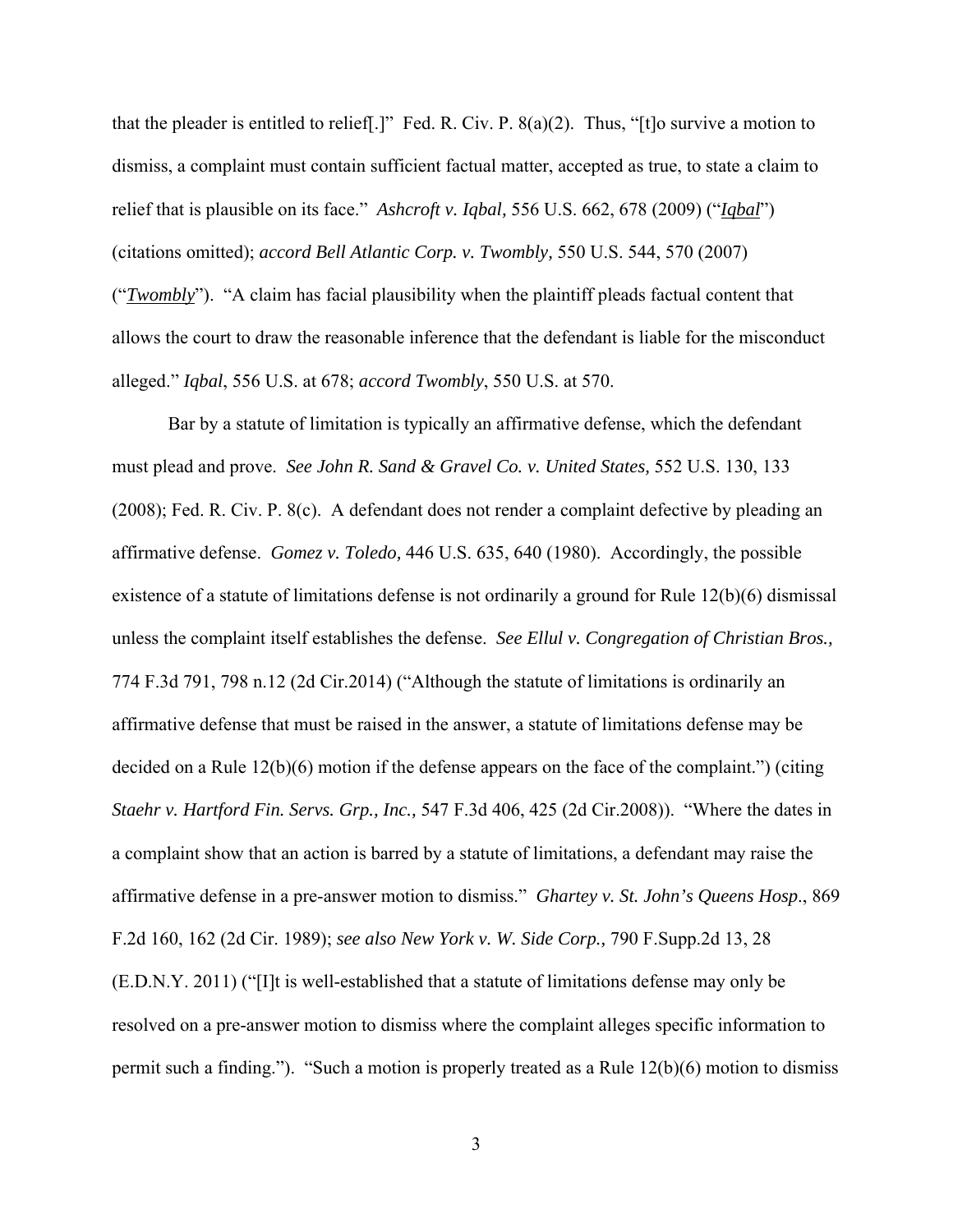for failure to state a claim upon which relief can be granted rather than a Rule 12(b)(1) motion to dismiss for lack of jurisdiction over the subject matter." *Ghartey v. St. John's Queens Hosp.,* 869 F.2d at 162.

#### **Analysis**

#### **Statute of Limitations Arguments**

 In reviewing the Motion, the Court first considers whether the statute of limitations bars the Trustee's Claims for Relief against Capstone Credit in Counts 1 and 18.

#### **First Claim for Relief**

In Count 1, the Trustee alleges that the Sales Representative Agreement (the "SRA"), to which Capstone Capital is a party, was a financing device providing for the sale and assignment of the Debtor's assets, including certain Costco receivables and all other accounts receivable, as security for the Debtor's performance under those agreements. Amended Complaint ¶ 103. Therefore, the Trustee alleges that the SRA created only a security interest (as defined in UCC § 1-201(35)) held by Capstone in the Debtor's assets. *Id.* To perfect the security interest, Capstone was required to file an effective financing statement. *Id.* ¶ 104. At the time the SRA and other agreements were executed, Capstone Capital and Capstone Credit had a UCC financing statement on file with the New York State Department of State, which had been filed on August 12, 2011 (the "UCC Financing Statement"). *Id.* ¶ 72. The Trustee alleges that Capstone Capital and Capstone Credit failed to file a continuation statement or otherwise extend the UCC Financing Statement, and that at all times after August 12, 2016, the financing statement had lapsed, and therefore both Capstone Credit and Capstone Capital were unperfected as to any relevant security interests. *Id.* ¶¶ 74, 105. The Trustee alleges that the assignment of certain receivables after the lapse of the financing statement, in the amount of \$5,428,652.74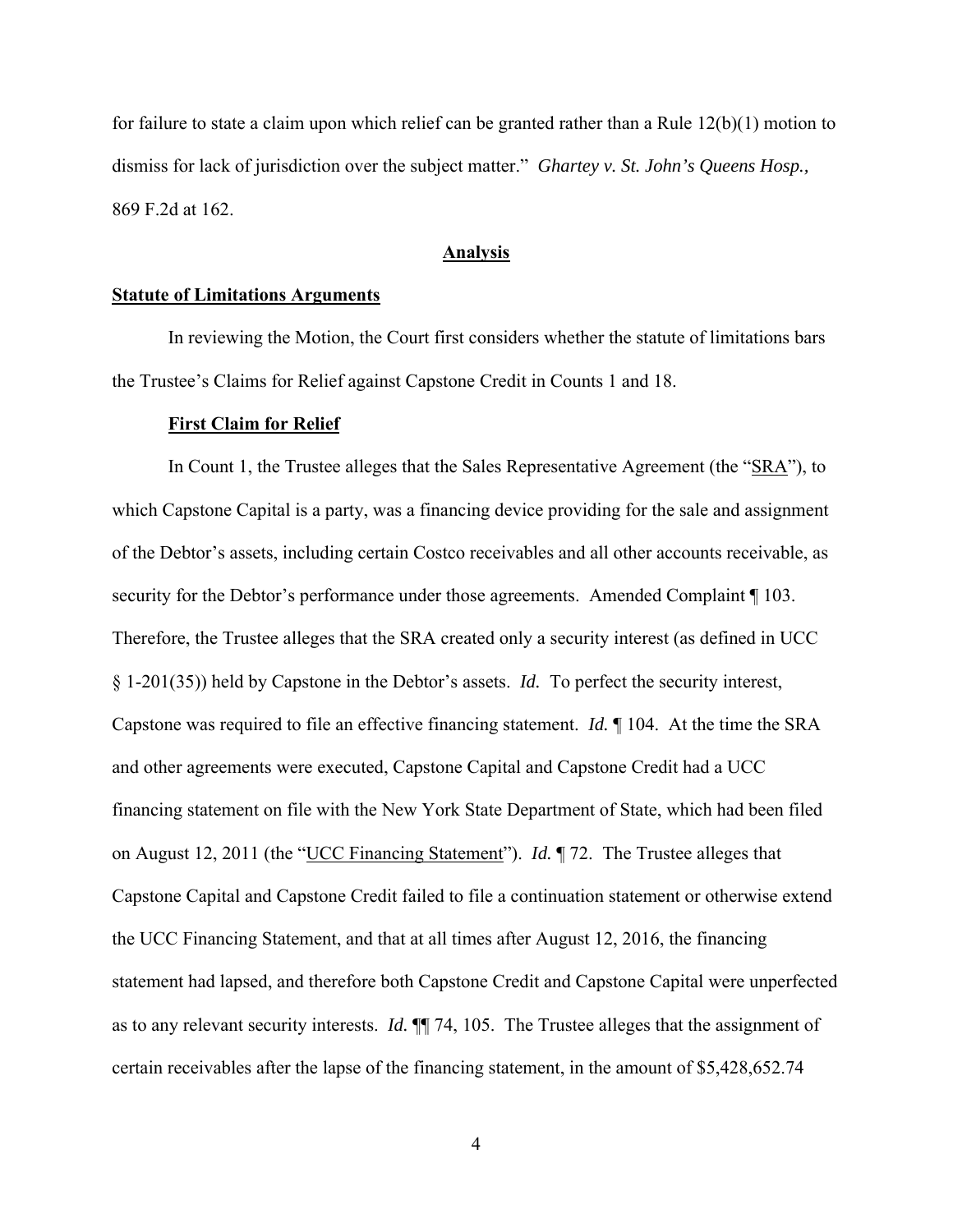(the "Unperfected Assignments"), should be avoided as preferential or constructively fraudulent transfers under sections 547 and 548 of the Bankruptcy Code, respectively, and recovered by the Trustee from Capstone Capital and Capstone Credit under section 550(a) of the Bankruptcy Code. *Id.* ¶ 117. She also asserts that Costco paid \$2,847,855.79 to Capstone Credit (the "Transfers") on account of the Costco agreements that were subject to the Unperfected Assignments. *Id.* ¶ 83. Therefore, the Trustee alleges that those Transfers should be avoided as preferential transfers under section 547 of the Bankruptcy Code, and recovered by the Trustee from Capstone Credit under section 550(a) of the Bankruptcy Code. *Id.* ¶ 118.

#### **Arguments of the Parties**

The Capstone Defendants allege that that the Trustee had one year from the date of her appointment on August 23, 2018 to bring the Count 1 claims against Capstone Credit. 11 U.S.C.  $§$  546(a)(1)(B). As those claims were not brought within that time period, the Trustee alleges that Count 1 is barred as to Capstone Credit. Motion at 4.

After the Court dismissed Capstone Capital from the Original Complaint, and before the Trustee filed the Amended Complaint, the Trustee sued the Capstone Defendants in this Court (the "Related Adversary Proceeding").<sup>10</sup> In that action, among other things, the Trustee is seeking to avoid and recover post-petition payments to them pursuant to section 549 of the Bankruptcy Code. In denying the Capstone Defendants motion to dismiss that claim as time-barred, the Court, *sua sponte,* applied principles of equitable tolling and found that the Trustee had alleged facts that supported equitable tolling of the two-year statute of limitations in section 549 of the Bankruptcy Code (the "Related Ruling").<sup>11</sup> In her Response to the Motion, the

<sup>10</sup> *Complaint* [20-01208, ECF No. 1].

<sup>11</sup> *Memorandum Decision and Order on Defendants Capstone Credit, LLC's and Capstone Capital Group, LLC's Motion to Dismiss Adversary Proceeding* [20-01208, ECF No. 27] at 18-19.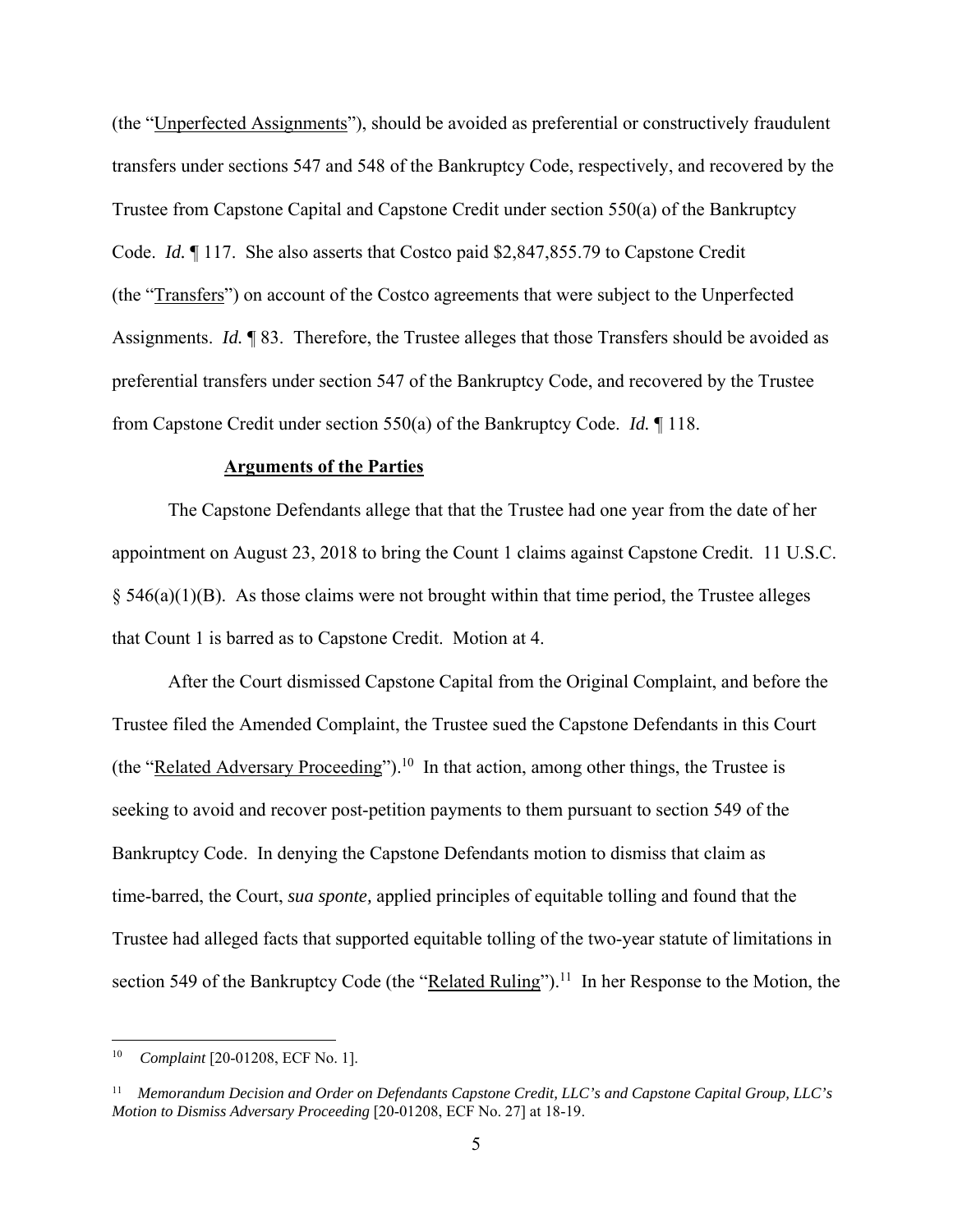Trustee contends, without meaningful analysis, that the doctrine of equitable tolling is applicable here, because the doctrine applies to extend the one-year limit imposed by section 546(a) of the Bankruptcy Code, and the relevant facts in the Related Adversary Proceeding are the same facts that that the Trustee relies on in contending that the defendants concealed the Assignments. Opposition at 6-7.

In the Reply, the Capstone Defendants do not dispute that "equitable tolling is available to a plaintiff that adequately alleges either: (i) defendant concealed from plaintiff the existence of plaintiff's cause of action; or (ii) (x) upon discovering the cause of action, plaintiff commenced an action within the time period prescribed by the applicable statute of limitations, and (y) plaintiff's ignorance of the cause of action was not the result of a lack of due diligence on his part." Reply at 4. However, they deny that it is applicable in this case. First, they contend that the Trustee misplaces her reliance on the Related Ruling because she has not alleged any "affirmative acts" by Capstone Credit to conceal the alleged transfers at issue in the Amended Complaint. *Id.* Further, they argue that the fact that Capstone Credit was listed as a secured party on the publicly filed UCC Financing Statement undercuts the argument that Capstone Credit was secretly involved with the Debtor and/or that it concealed its involvement with the Debtor. *Id.* at 5. They maintain that, as the UCC filing was public, the Trustee cannot show that her failure to bring a timely cause of action against Capstone Credit was not the result of a lack of due diligence. *Id.* at 6.

In response to those arguments, at the hearing, the Trustee raised the following points:

- The lapsed filing statement has no independent legal significance in the absence of a security agreement that might create a security interest. In fact, it is not unusual for financing statements to be filed before a valid security agreement is signed.
- Further, diligent inquiry by the Trustee, including reviewing thousands of pages of documents produced by the defendants and the review of the Debtor's records, has not
	- 6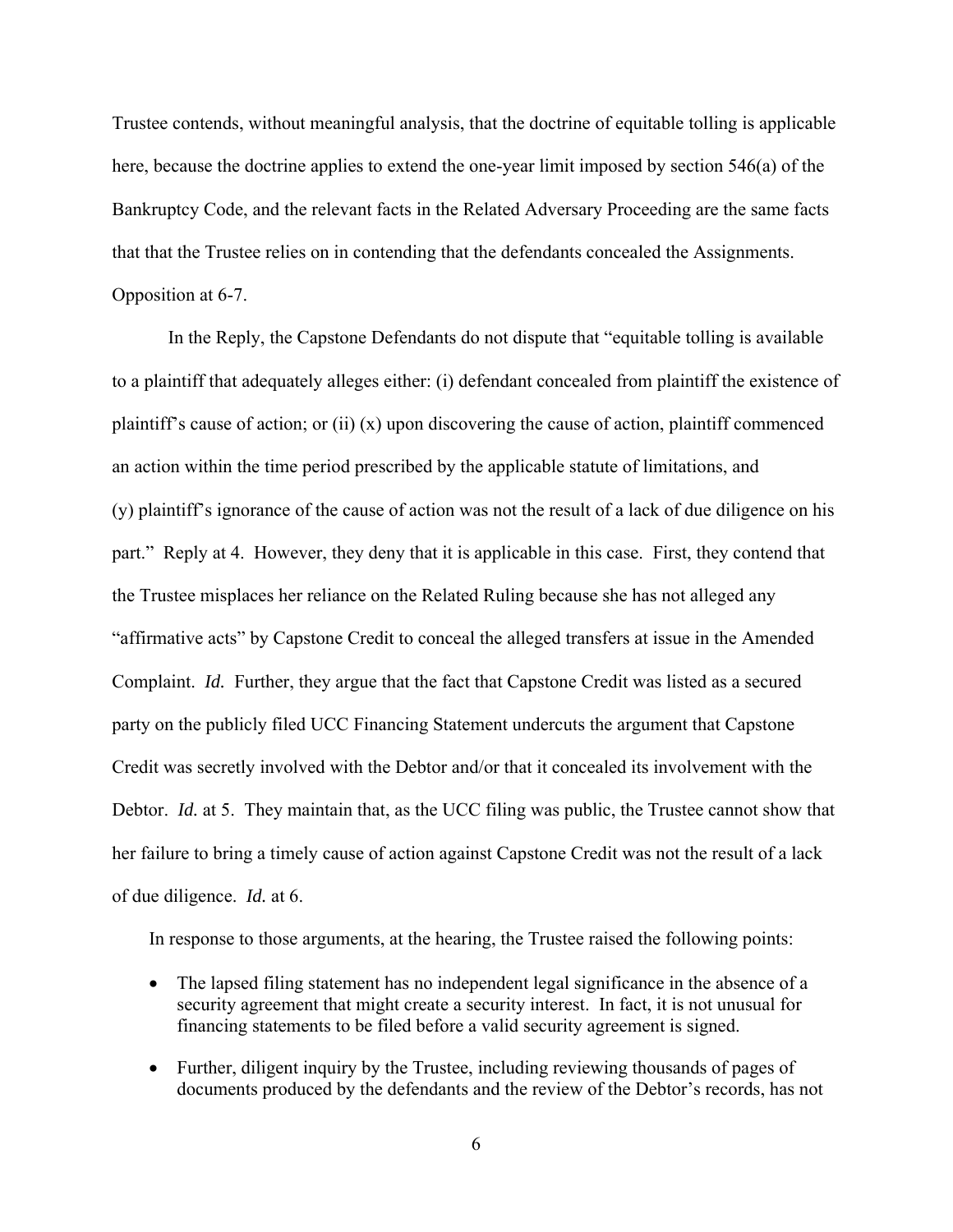revealed any document purporting to grant Capstone Credit a security interest in the assets of the Debtor.

- Counsel for the Capstone Defendants stated on the record in this case that Capstone Credit was involved merely for accounting purposes.
- The chapter 11 petition, schedules, SOFA, and affidavit submitted pursuant to Rule 1007-2 to the Court in connection with the original chapter 11 filing make no mention of Capstone Credit. Only Capstone Capital is mentioned, and then as a secured creditor. With respect to prepetition transfers of Capstone Capital listed in the SOFA, it states none, notwithstanding millions of dollars of assignments of Costco receivables to Capstone Credit.
- The list of creditors required by Bankruptcy Rule 521 does not list Capstone Credit.
- The initial notice of appearance filed in this case by Capstone Capital does not mention Capstone Credit.
- The motion to use cash collateral, and to grant Capstone Capital replacement liens, mentioned only Capstone Capital.
- In a hearing on December 20, 2016, counsel for Capstone Capital stated that the financing statement had lapsed, but there was no mention of Capstone Credit.
- The SRA is not signed by Capstone Credit and does not mention it.
- The Debtor's agreements with Costco are not signed by Capstone Credit and do not mention it. As well, subsequent similar agreements signed by Liaison Apparel and Costco do not mention Capstone Credit.
- The proof of claim filed by Capstone Capital made no mention of Capstone Credit. As stated in the hearing on January 29, 2021, counsel for Capstone Credit stated that it was used to facilitate payment of expenses under the SRA. So, Capstone Credit was allegedly funding expenses under the SRA, it its claims or role is not mentioned anywhere in the filed proof of claim.
- Various discovery has been requested and provided, pursuant to orders from the Court, to determine the relationship between the parties with respect to the Costco receivables, but none of this discovery resulted in documents identifying Capstone Credit.

The Trustee argues that, taking these allegations as a whole, there are enough facts to show that

the Capstone Defendants actively concealed the role Capstone Credit played in these cases, and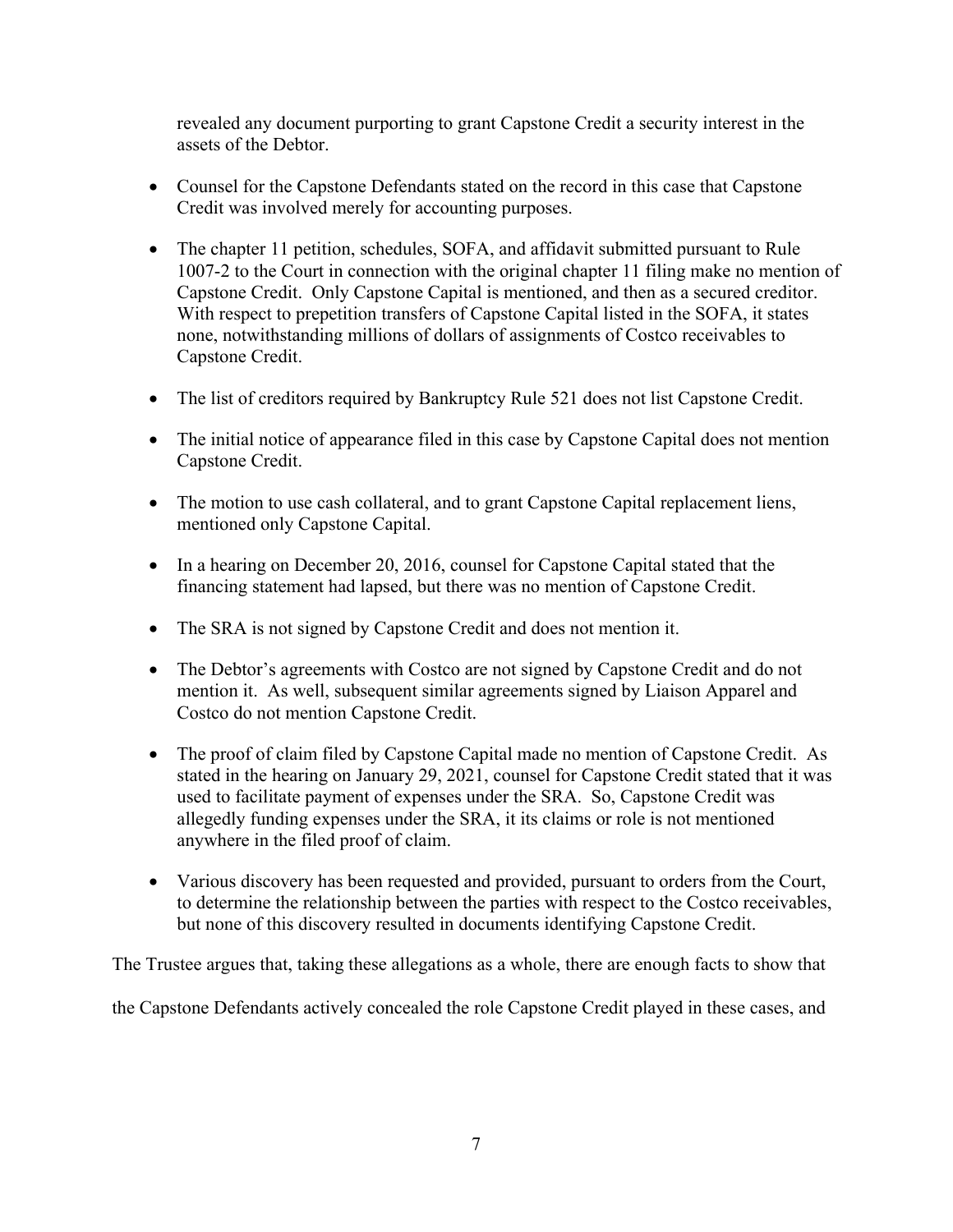therefore that equitable tolling should apply to the one-year limitation period under section

546(a) of the Bankruptcy Code.<sup>12</sup>

## **Analysis**

Section 546(a) of the Bankruptcy Code governs the statute of limitations on avoiding

powers. As relevant, it states, as follows:

(a) An action or proceeding under section . . . 547 [or] 548 . . .of this title may not be commenced after the earlier of—

(1) the later of—

(A) 2 years after the entry of the order for relief; or

(B) 1 year after the appointment or election of the first trustee under section 702 . . . of this title if such appointment or such election occurs before the expiration of the period specified in subparagraph (A); or

(2) the time the case is closed or dismissed.

11 U.S.C. § 546(a). In this case, the application of the limitations period is straightforward. The order for relief was entered on November 14, 2016. Thus, the initial two-year limitations period expired on November 13, 2018. The case was converted to one under chapter 7 of the Bankruptcy Code on August 22, 2018, and the Trustee's appointment was effective on August 23, 2018. Accordingly, upon the Trustee's appointment, the two-year period in section 546(a)(1)(A) was extended by one year. *See In re Allied Digital Technologies, Corp.,* 341 B.R. 171, 174 (Del. 2006) ("Subsection (a)(1) allows two years for filing claims after the entry of the order for relief in the case, unless a trustee is elected or appointed pursuant to specified sections of the Code. More precisely, under subsection  $(a)(1)(B)$ , the two year period may be extended if

<sup>12</sup> For the first time, the Trustee also argued that the claims against Capstone Credit related back to the previous claims against Capstone Capital under Federal Rule of Civil Procedure 15(c). This issue was not properly raised by the Trustee, and therefore does not need to be addressed by the Court. However, as further described below, the argument is moot as the Court declines to dismiss Count 1 as to Capstone Credit.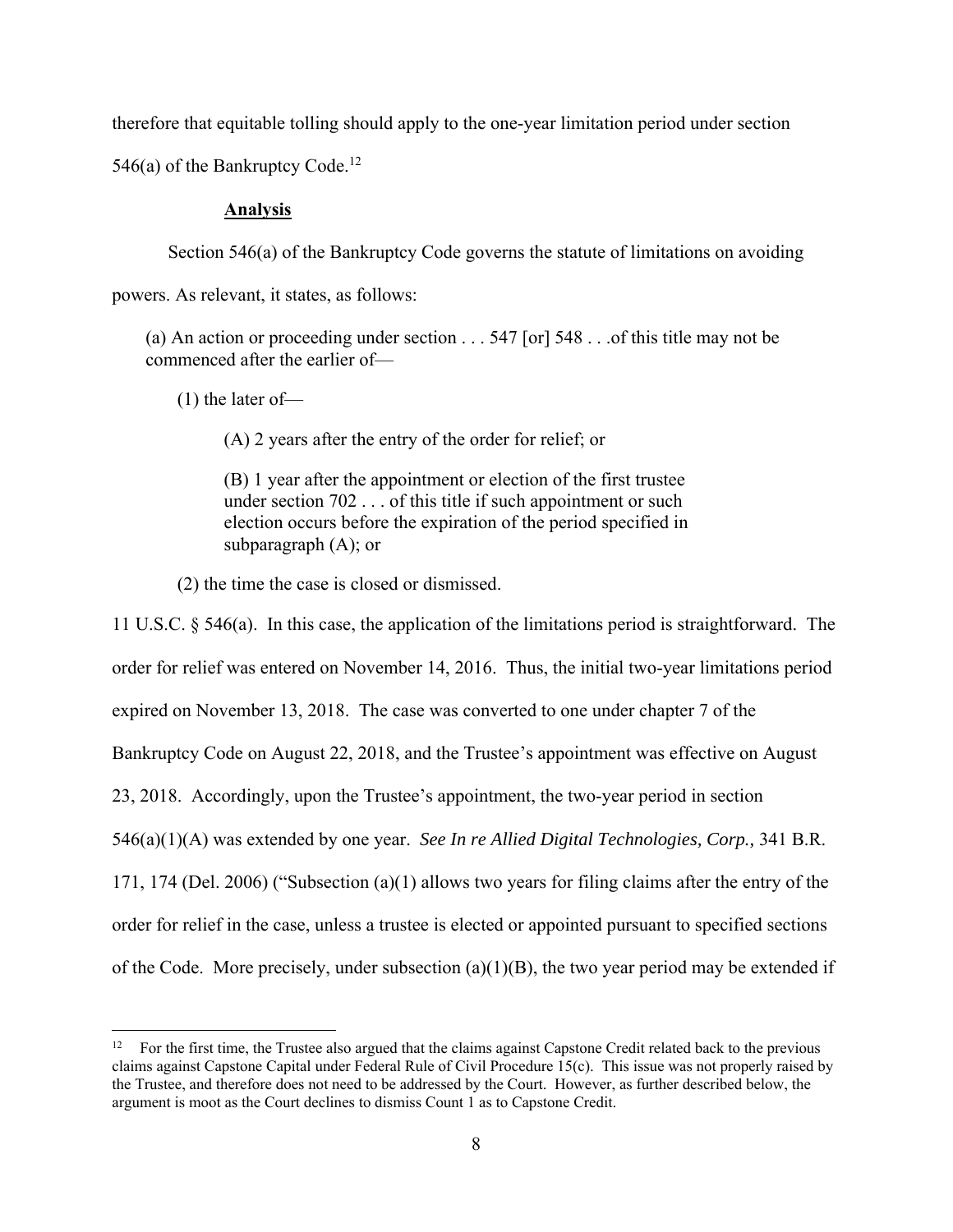a trustee appointment or election takes place both pursuant to one of the specified statutory sections and before the end of the original two-year period."). As extended, the limitations period lapsed on August 22, 2019, *i.e.*, one year after the Trustee was appointed. The Complaint was filed on August 20, 2019. Capstone Credit was first named as a defendant in the Amended Complaint. The Trustee filed it on February 26, 2021—more than one year after she was appointed. Thus, on the face of the Amended Complaint, the claims against Capstone Credit are time-barred.

The federal law of equitable tolling governs federal causes of action. *Statistical Phone Philly v. NYNEX Corp.*, 116 F. Supp. 2d 468, 482 (S.D.N.Y. 2000). "This equitable doctrine is read into every federal statute of limitation." *Holmberg v. Armbrecht,* 327 U.S. 392, 397 (1945). That law was developed in the context of actions based on fraud. *Cerbone v. International Ladies' Garment Workers' Union,* 768 F.2d 45, 45 (2d Cir. 1985) (citing *Bailey v. Glover,* 88 U.S. (21 Wall.) 342, 22 L.Ed. 636 (1875)). "The essence of the doctrine is that a statute of limitations does not run against a plaintiff who is unaware of his cause of action." *Id.* (internal quotation marks omitted) (citation omitted). As relevant, "[e]very court that has considered the issue has held that equitable tolling applies to § 546(a)(1)." *In re United Ins. Mgmt., Inc*., 14 F.3d 1380, 1385 (9th Cir. 1994) (citing cases). In this circuit, equitable tolling is available to a plaintiff who establishes that:

(1) the defendant concealed from plaintiff the existence of plaintiff's cause of action; (2) upon discovering the cause of action, plaintiff commenced an action within the time period prescribed by the applicable statute of limitations; and (3) plaintiff's ignorance of the cause of action was not the result of a lack of due diligence on his part.

*Matter of Mediators, Inc.*, 190 B.R. 515, 524 (S.D.N.Y. 1995), *aff'd sub nom. In re Mediators, Inc.*, 105 F.3d 822 (2d Cir. 1997) (citing *State of New York v. Hendrickson Bros., Inc.,* 840 F.2d 1065, 1083 (2d Cir.1988), *cert. denied* 488 U.S. 848, 109 S.Ct. 128, 102 L.Ed.2d 101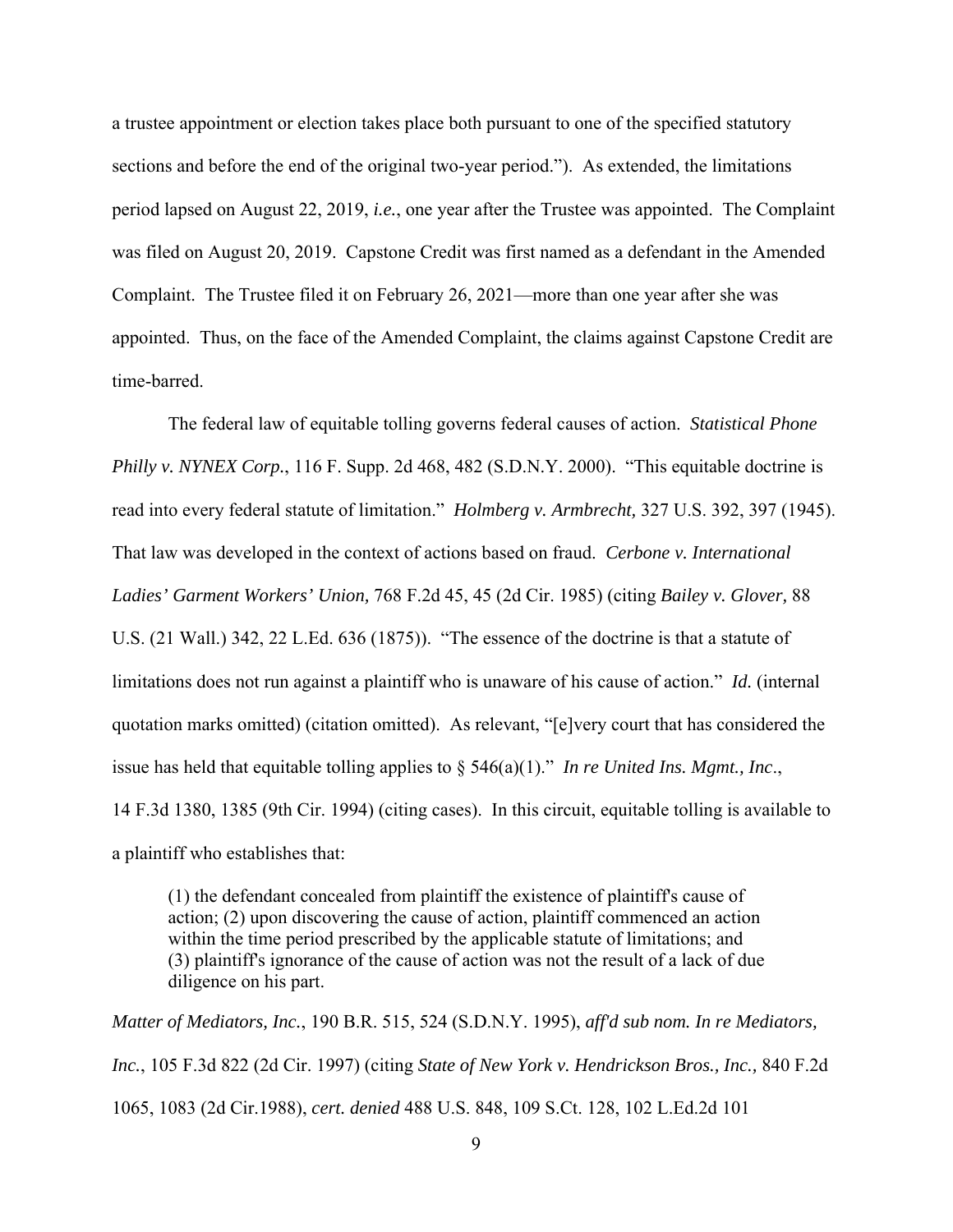(1988); *City of Detroit v. Grinnell Corp.,* 495 F.2d 448, 460 (2d Cir.1974)). Thus, there are alternate grounds for a plaintiff to equitably toll the statute of limitations. Either it can demonstrate that the alleged fraud was concealed by affirmative acts of the defendant, or, in the absence of fraudulent concealment by the defendant, the plaintiff can demonstrate that it was ignorant of the fraud without any fault of lack of diligence or care on its part. *Id.* Since the Motion goes to the adequacy of the pleadings, the Trustee need not prove either prong of the equitable tolling test. However, she must demonstrate that, if true, the facts she alleges would support her assertion that the statute of limitations should be tolled. *In re Ahead by a Length,* 100 B.R. 157, 164 (Bankr. S.D.N.Y. 1989).

The Court rejects the Trustee's argument that the equitable tolling argument discussed in the Related Ruling controls in this case. The complaint at issue in the Related Adversary Proceeding includes allegations that are not present in the Amended Complaint and involves factual issues that are separate and apart from those analyzed in this ruling. Therefore, the Court considers whether the Trustee has demonstrated that there are facts that, if true, support the application of either prong of the test for equitable tolling in this matter.

First the Court considers whether the Trustee has adequately pleaded that Capstone Credit made an affirmative act of concealment. The Trustee asserts that "[n]one of the Pre-Petition Assignments was ever disclosed to the Court or creditors during the Chapter 11 proceedings." *See* Amended Complaint ¶¶ 79-80. As noted by Capstone, the Trustee does not specifically plead an "affirmative act of concealment" in the Amended Complaint and did not reference such an argument in her Opposition or during the hearing. Further, although the Trustee has cited many instances in which the Debtor failed to list Capstone Credit in documents filed in this case, the Debtor's actions are irrelevant as it is not the defendant in Count 1.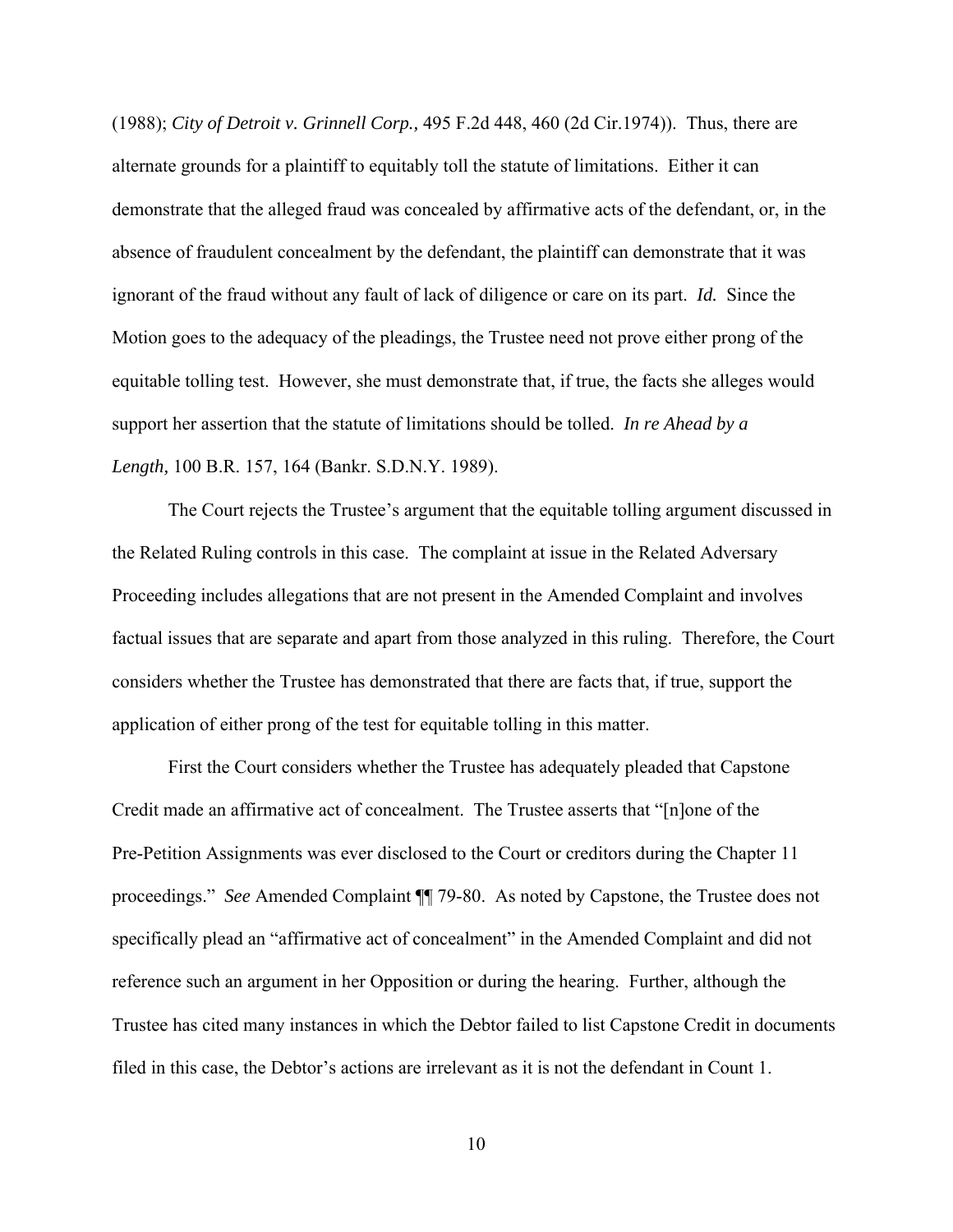*See Matter of Mediators, Inc.*, 190 B.R. at 524 (stating that the first factor was whether "the defendant concealed from plaintiff the existence of plaintiff's cause of action"). Moreover, the fact that the Capstone Capital did not mention Capstone Credit in documents that it filed in the case does not demonstrate active concealment on its part of Capstone Credit's role in the case. First, filing documents solely on its own behalf is consistent with Capstone Capital's position that under the SRA, it owns the accounts receivables. Further, and in any event, the Capstone Defendants' silence in those documents with respect to Capstone Credit does not equate to active concealment of Capstone Credit's role in the case. *See, e.g., Kearns Motor Co. v. Cimino (In re Dreiling),* 233 B.R. 848, 878 (Bankr, D. Colo. 1999) (noting that "active concealment can include efforts by the debtor and/or the defendant to mislead the trustee through false responses to discovery, or by making assurances that the subject transaction is not unusual nor suspicious.") (citation omitted); *In re Hansen*, 114 B.R. 927, 930 (Bankr. N.D. Ohio 1990) ("Traditionally, the accrual of a cause of action is tolled by the equitable tolling doctrine when a plaintiff can demonstrate the fraudulent concealment of critical facts."). Finally, in asserting that Capstone actively mislead her, the Trustee does not account for the fact that the UCC Financing Statement is publicly filed. It identifies Capstone Credit as a creditor with an interest in "[a]ll assets of the Debtor" as:

PURSUANT TO AN AGREEMENT BETWEEN DEBTOR AND SECURED PARTY, DEBTOR HAS AGREED NOT TO FURTHER ENCUMBER THE COLLATERAL DESCRIBED HEREIN, THE FURTHER ENCUMBERING OF WHICH MAY CONSTITUTE TORTIOUS INTERFERENCE WITH SECURED PARTY'S RIGHTS BY SUCH ENCUMBERANCE. IN THE EVENT THAT ANY ENTITY IS GRANTED A SECURITY INTEREST IN DEBTOR'S ACCOUNTS, CHATTEL PAPER OR GENERAL INTANGIBLES CONTRARY TO THE ABOVE, THE SECURED PARTY ASSERTS A CLAIM TO ANY PROCEEDS THEREOF RECEIVED BY SUCH ENTITY.

*See* Reply, Exhibit A.The Court finds that the Trustee has failed to demonstrate that there are facts that, if established, show that Capstone Credit engaged in an affirmative act of concealment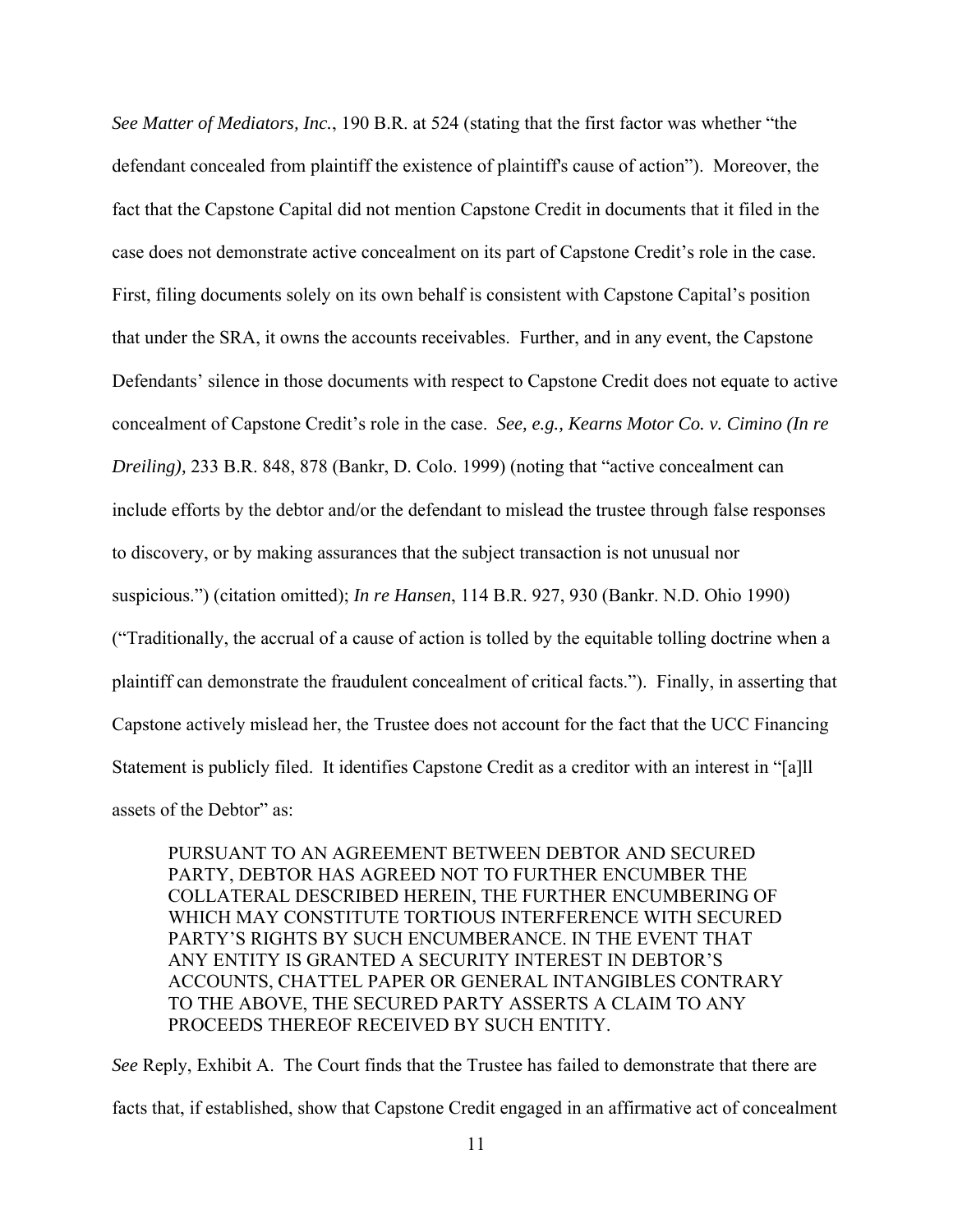such that the Trustee was unable to discover the facts underlying Count 1 before the expiration of the statute of limitations. *See McColley v. Rosenberg* (*In re Candor Diamond Corp.*), 76 B.R. 342, 351 (Bankr. S.D.N.Y. 1987) (rejecting application of equitable tolling where court "reviewed the subject claim and the record and discerns no evidence or reference to any affirmative acts of fraudulent concealment committed by the debtor at any time. There has been no showing in the record that the debtor actively participated in any of the alleged wrongdoings of his two partners.").

"To establish the propriety of equitable tolling based on self-concealing fraud, plaintiff's due diligence in attempting to discover the fraud is imperative." *Matter of the Mediators*, 190 B.R. at 525 (internal quotation marks omitted) (citation omitted). Equitable tolling is a fact-based doctrine. In assessing whether the Trustee has demonstrated that she satisfies the second prong to that doctrine, the Court considers whether the facts she alleges in support of her claim, considered in the light most favorable to her, show that she has diligently sought the information about Capstone Credit that she says was withheld from her. The Court finds that she has met that burden. She contends that neither the documents she obtained from the Debtor, nor the thousands of pages of documents produced by certain of the defendants in response to her Rule 2004 discovery requests, includes a document purporting to grant Capstone Credit a security interest in the Debtor's assets. Moreover, she correctly notes that the UCC Financing Statement does not include a security agreement. Under the facts of this case, the Trustee has demonstrated that she diligently sought information relating to the Debtor's accounts receivables. On the facts before the Court at this time, the Trustee had no reason to attach special significance to the UCC Financing Statement, and she utilized reasonable diligence to discover potential claims against Capstone Credit. Therefore, the Court finds that the Trustee has alleged sufficient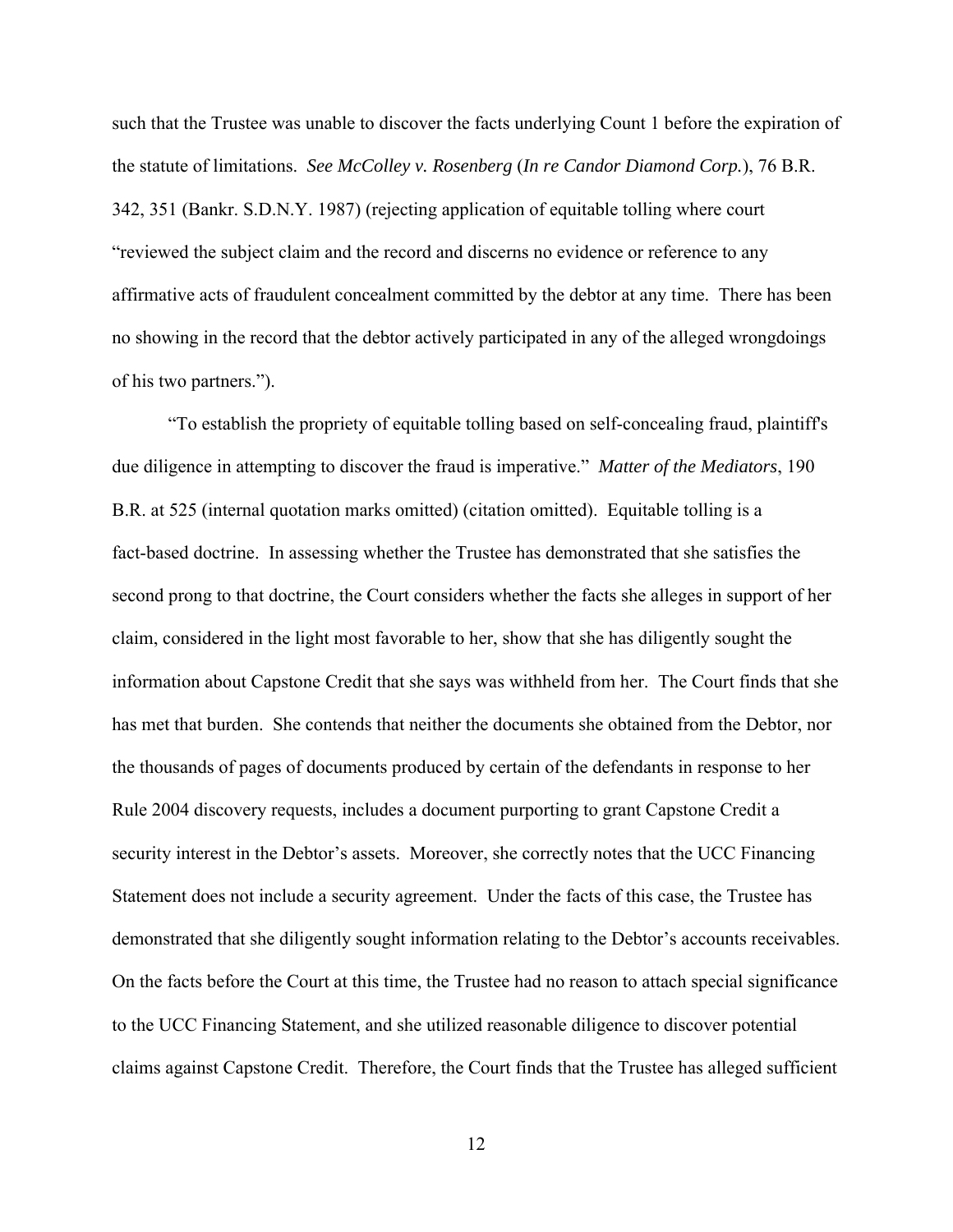facts to show that she may utilize the doctrine of equitable tolling and denies the Motion to the extent that it seeks to dismiss Count 1 against Capstone Credit.

### **Eighteenth Claim for Relief**

In Count 18, the Trustee alleges that the Insider Defendants all misappropriated and converted the Debtor's assets and business, including the accounts receivable, as alleged in Counts 10, 11, 14, 15, 16, and 17, and that the Capstone Defendants aided and abetted such actions. Amended Complaint ¶¶ 203-209.

#### **Arguments of the Parties**

New York's statute of limitations for a conversion claim, or aiding and abetting a conversion claim, runs three years from the date the claim becomes enforceable, *i.e.*, when all the elements of the claim can be truthfully alleged in a complaint. *See Midwest Mem'l Grp., LLC v. Int'l Fund Servs. (Ireland) Ltd.*, No. 10 CIV. 8660 PAC, 2011 WL 4916407, at \*3 (S.D.N.Y. Oct. 17, 2011). The Capstone Defendants allege that the majority of the acts of conversion occurred more than three years before the filing of the Amended Complaint (*i.e.*, February 26, 2021), and therefore to the extent that the underlying conversions occurred prior to February 26, 2018, the Trustee cannot recover against Capstone Credit under Count 18. *See* Objection at 9. The Capstone Defendants do not seek to dismiss Count 18 on statute of limitations grounds as to Capstone Capital.

In response, the Trustee argues that the "relation back doctrine" under N.Y. CPLR § 203 applies if the following three circumstances are satisfied: "(1) both claims arose out of same conduct, transaction or occurrence, (2) the new party is 'united in interest' with the original defendant, and by reason of that relationship can be charged with such notice of the institution of the action that he will not be prejudiced in maintaining his defense on the merits and (3) the new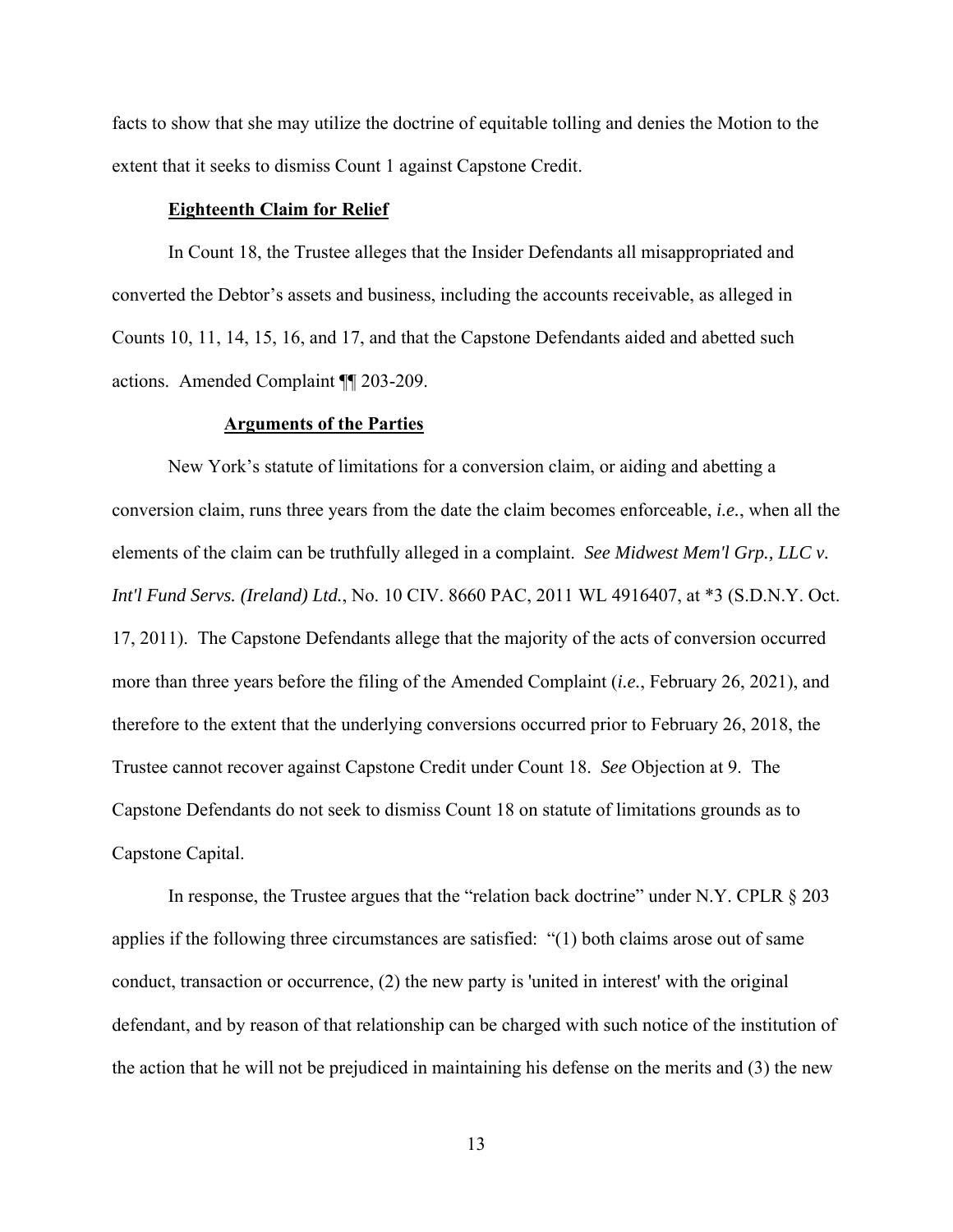party knew or should have known that, but for an excusable mistake by plaintiff as to the identity of the proper parties, the action would have been brought against him as well." *Buran v. Coupal*, 87 N.Y.2d 173, 178, 661 N.E.2d 978 (1995). She says that the doctrine is applicable herein, and, as such, the claims against Capstone Credit in the Amended Complaint will relate back to the statute of limitations applicable to Capstone Capital (*i.e.*, three years before the filing of the Original Complaint on August 20, 2019).

The Trustee argues that the first factor is satisfied because the "claims all arise from the same wrongful conduct of the Insider Defendants in misappropriating and converting the Debtor's business, customers and assets as alleged in the tenth, eleventh, fourteenth, sixteenth and seventeenth claims for relief in the Amended Complaint." Opposition at 8. With regard to the second factor, the Trustee argues that the Amended Complaint has set forth that Capstone Capital and Capstone Credit are united in interest, because it alleges that they are engaged in the same type of business, affiliated, and united in interest. *Id*. The Trustee asserts that since Capstone Capital and Capstone Credit have the same CEO, Capstone Credit was certainly aware of the claims asserted against Capstone Capital in the original complaint, and that the Capstone entities' defenses will stand or fall together. *Id*. The Trustee also argues that much of the alleged conduct occurred within three years of the filing of the Amended Complaint. *See id.* at 9-11. For instance, many of the allegations involve sales within the three years of the filing of the complaint, and the Trustee alleges that every new sale constituted a wrong and additional damages to the Debtor. *Id.* at 10.

In the Reply, the Capstone Defendants do not substantially address the Trustee's arguments on the relation back doctrine, except to assert that, on the facts alleged in support of the Amended Complaint, the doctrine does not apply, and to re-emphasize that certain of the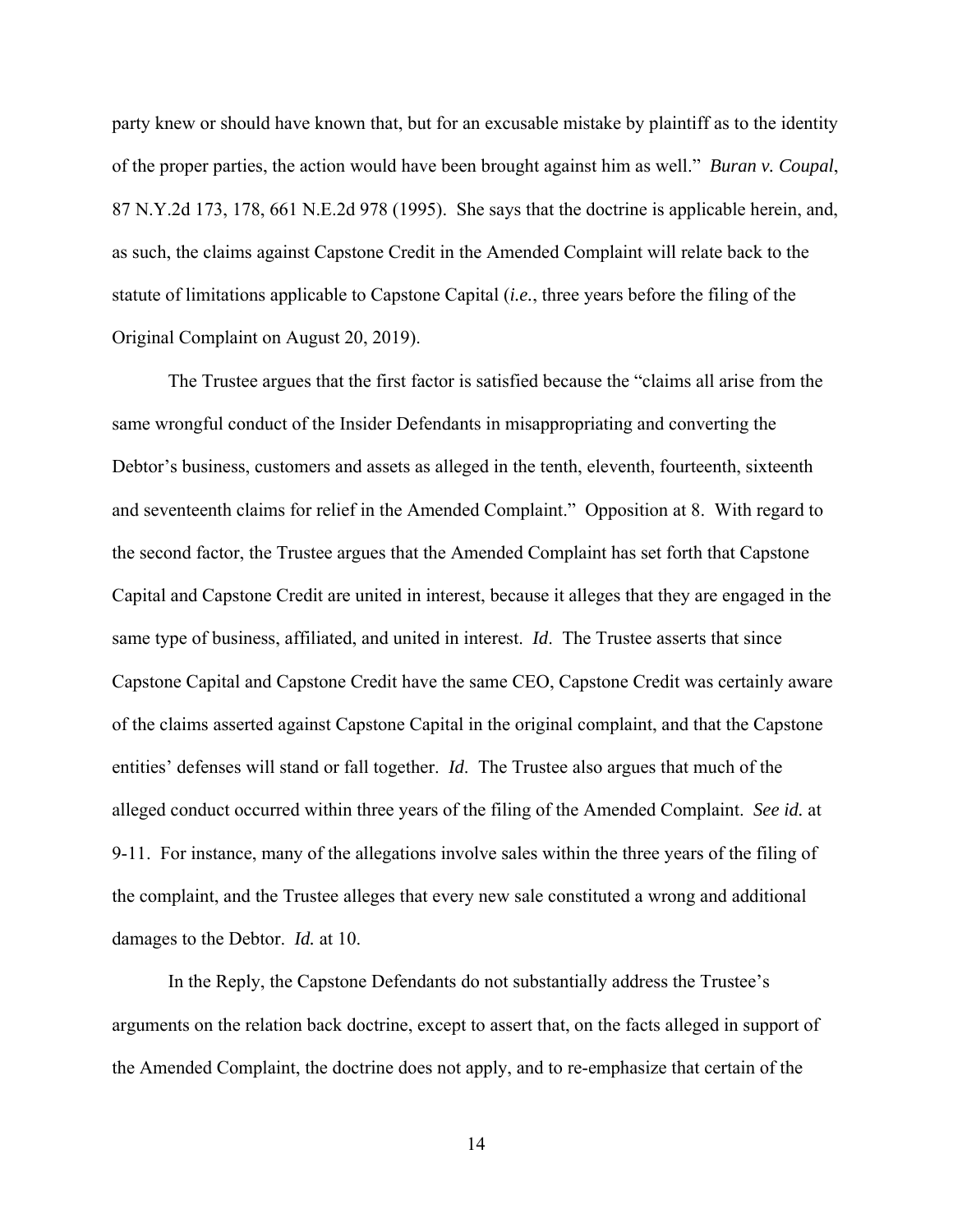alleged conduct occurred outside of the three-year statute of limitations window, and that claims for aiding and abetting the Individual Defendants' alleged conversions prior to February 26, 2018 are time barred. Reply at 9.

# **Analysis**

The "relation back doctrine" originates with NY CPLR § 203, which states:

A claim asserted in an amended pleading is deemed to have been interposed at the time the claims in the original pleading were interposed, unless the original pleading does not give notice of the transactions, occurrences, or series of transactions or occurrences, to be proved pursuant to the amended pleading.

NY CPLR § 203(f). Under the statute, "the salient inquiry in deciding whether an otherwise

untimely claim in an amended pleading relates back to a timely commenced action is not

whether defendant had notice of the *claim,* but whether, as the statute provides, the original

pleading gives notice of the transactions [or] occurrences . . . to be proved pursuant to the

amended pleading." *O'Halloran v. Metro. Transp. Auth.*, 154 A.D.3d 83, 86, 60 N.Y.S.3d 128,

131 (2017) (citations and internal quotation marks omitted).

In applying the statute to add a new party to a lawsuit there is a three-part test:

(1) both claims arise out of the same conduct, transaction or occurrence, (2) the new party is "united in interest" with the original defendant, and by reason of that relationship can be charged with such notice of the institution of the action that he will not be prejudiced in maintaining his defense on the merits and (3) the new party knew or should have known that, but for a mistake by plaintiff as to the identity of the proper parties, the action would have been brought against him as well.

*Graves v. Brookdale Univ. Hosp. & Med. Ctr.*, 66 Misc. 3d 1229(A), 2020 WL 1057485 at \*2

(N.Y. Sup. Ct. 2020) (applying test from *Buran v. Coupal*, 87 N.Y.2d 173, 178, 661 N.E.2d 978 (1995)).

There is little case law analyzing whether claims arise out of the same conduct or transaction. *See DaCosta v. City of New York*, 296 F. Supp. 3d 569, 586 (E.D.N.Y. 2017) ("The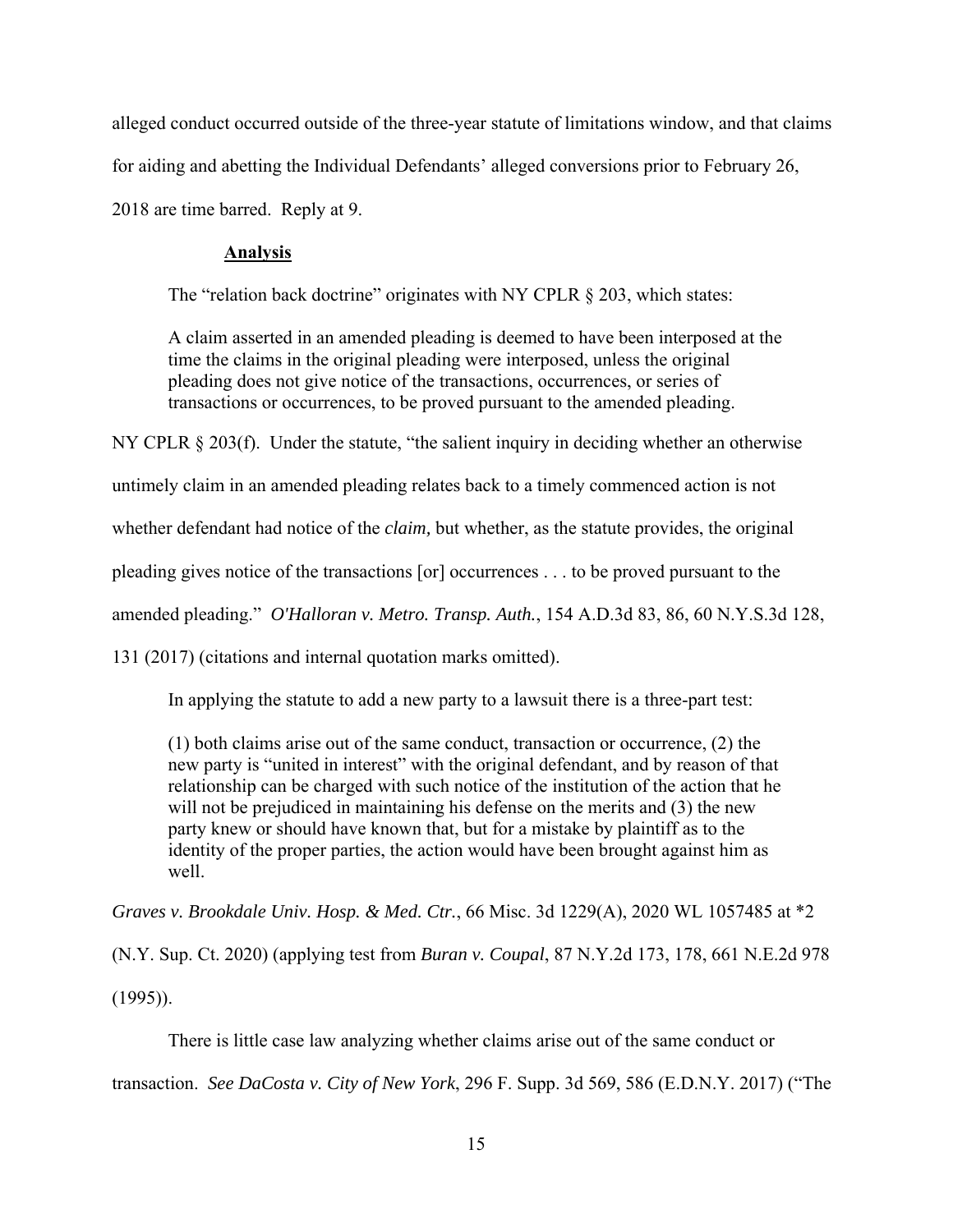first prong of the *Buran* test—same occurrence—is easily applied and rarely litigated."). The court considered that factor in *Graves v. Brookdale*, 2020 W.L. 1057485 at \*2. There, a plaintiff originally sued the hospital for medical malpractice and wrongful death, but then added other defendants, including a Dr. Chaudhry. In addressing Dr. Chaudry's objection to the application of the relation back doctrine, the court noted that the complaint broadly alleged multiple dates of negligence by multiple unnamed parties. *Id*. In contrast, the only involvement of Dr. Chaudry was that he was called in for a consult at some point during the treatment. *Id.* In analyzing the first prong, the court stated:

Given the general and conclusory language used in the complaint, if a very broad definition is likewise used to describe "the same conduct, transaction or occurrence," then almost anything that happened to, and anyone who had contact with, the decedent during her 26 day stay at Brookdale Hospital would be included. Such a broad definition would inevitably include Dr. Chaudhry's limited role in the treatment of decedent. This Court is not so convinced that the Court of Appeals in *Buran* intended such a broad definition, but of course there are still two more parts under *Buran* that should help resolve the issue at hand.

*Id.* While the court struggled with defining the scope of whether the claim arose from the "same" conduct," the court ultimately found that the plaintiff did not meet the other two factors, and therefore the relation back doctrine did not apply. *Id.* at \*3.

Under the second prong of the relation back doctrine, the "question of unity of interest is to be determined from an examination of (1) the jural relationship of the parties whose interests are said to be united and (2) the nature of the claim asserted against them by the plaintiff." *DaCosta v. City of New York*, 296 F. Supp. 3d at 586 (citations omitted). For instance, "[t]he most frequently cited relationship creating a unity of interest is vicarious liability, such as between an employer and employee or a corporation and its agents." *Id.* However, even when parties do not have a strict unity of interest, it is enough to show a "practical unity of interest," such as an indemnification obligation between the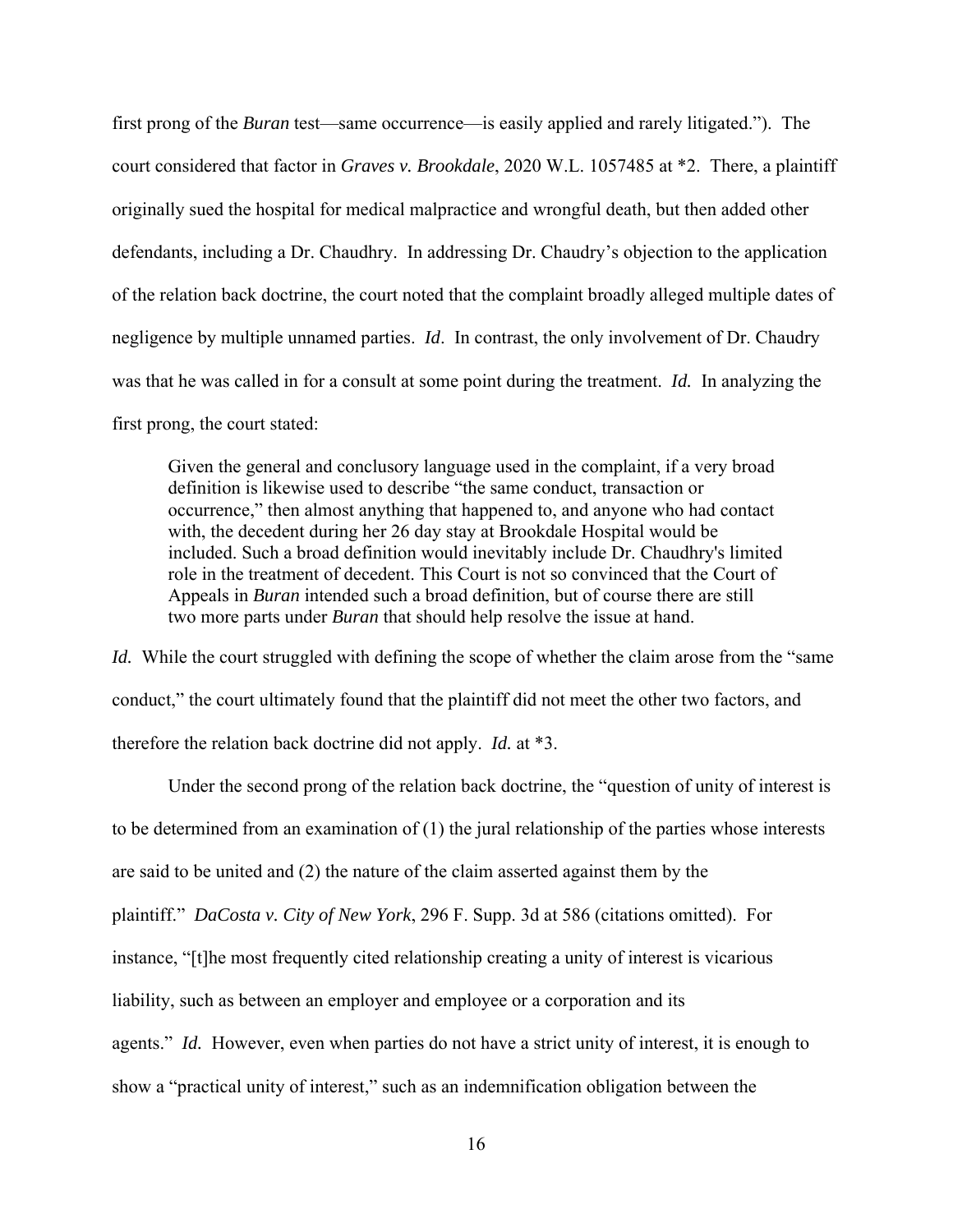parties. *See id.* (noting that New York City and its police officers have a unity of interest). Further, "[t]wo parties are united in interest when, 'because of some legal relationship between [them,] they necessarily have the same defenses to the plaintiff's claim, [and] they will [therefore] stand or fall together.'" *Connell v. Hayden*, 83 A.D.2d 30, 43, 443 N.Y.S.2d 383, 393 (2d Dep't 1981) (citing *Prudential Ins. Co. of Am. v. Stone*, 270 N.Y. 154, 159, 200 N.E. 679 (1936)).

Finally, under the third prong, courts focus on "whether the new party knew or should have known that, but for a mistake by plaintiff as to the identity of the proper parties, the action would have been brought against him as well. Whether this prong is met often turns on interpretation of the word 'mistake.'" *DaCosta v. City of New York*, 296 F. Supp. 3d at 587 (citations omitted). For instance, the "failure to identify individual defendants when the plaintiff knows that such defendants must be named cannot be characterized as a mistake." *Id.* (citations omitted).

A fundamental question is whether "the original pleading gives notice of the transactions [or] occurrences . . . to be proved pursuant to the amended pleading." *O'Halloran v. Metro. Transp. Auth.*, 154 A.D.3d at 86. In the Amended Complaint, the Trustee has added additional detail to the facts alleged in the Original Complaint, with respect to the Capstone Defendants' knowledge regarding the conversions allegedly perpetrated by the other defendants. However, the basic underlying allegations remain the same—with the assistance of Capstone Capital (and now, Capstone Credit), a vast majority of the assets and accounts of the Debtor were converted and given to other entities by the other defendants.

In assessing whether the Amended Complaint pleads facts demonstrating that the claims alleged against Capstone Credit in the Amended Complaint arise from the same "conduct,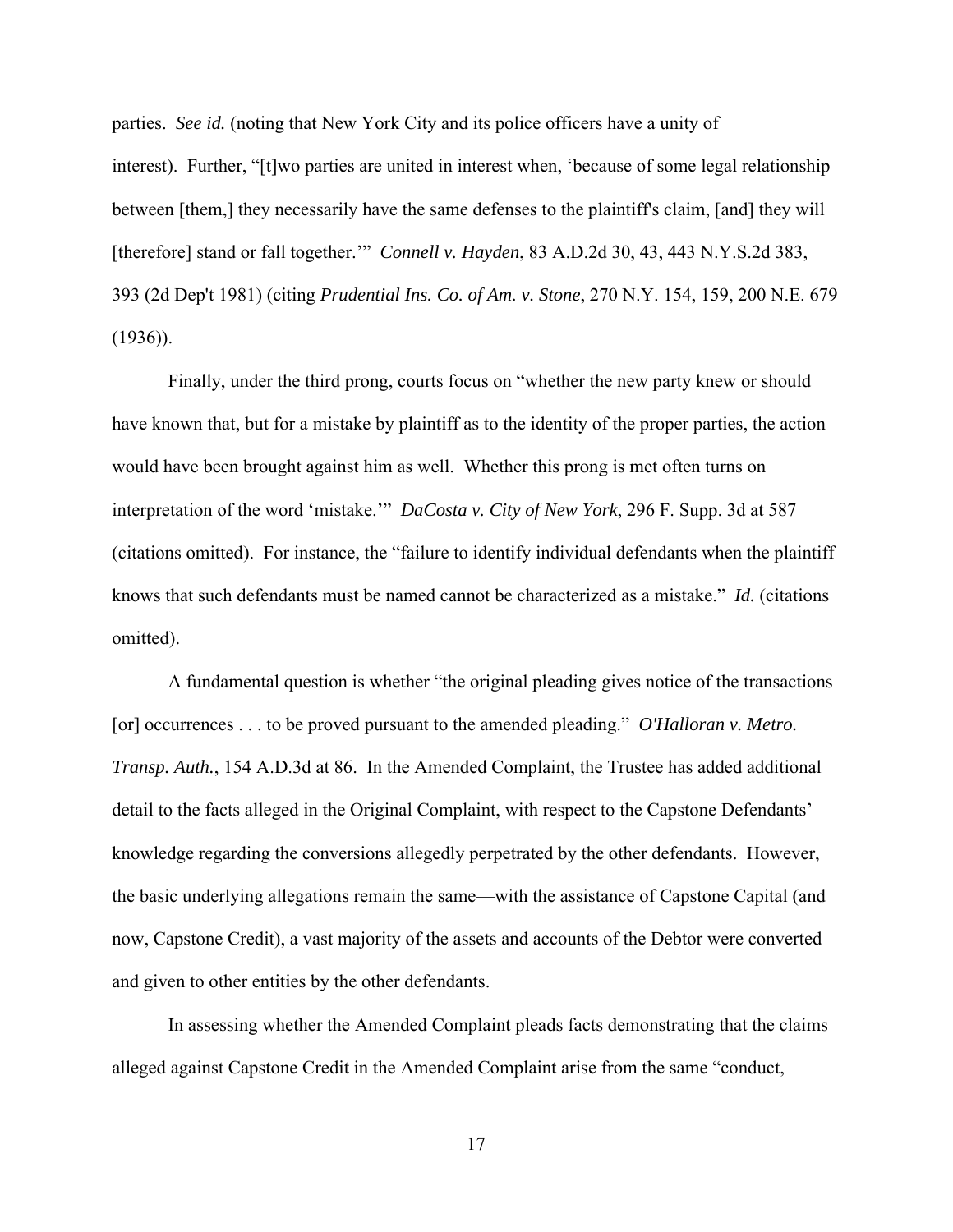transaction or occurrence" as those alleged against Capstone Capital, the Court notes that the alleged aiding and abetting by the Capstone Defendants came in different forms—Capstone Capital entered into the SRA while Capstone Credit factored the related accounts. Further, in applying that factor here, there is a danger, as referenced in *Graves v. Brookdale*, of expanding the scope of this factor until it becomes inclusive of anything in relation to the alleged actions of the Debtor and other defendants. However, the alleged bad acts of the other defendants in the Amended Complaint are as they were in the Original Complaint—the principal difference in the two complaints is that Capstone Credit is now a party, and the Trustee has added details regarding the knowledge of the Capstone Defendants. Overall, the Court views this as a close question, but cognizant that it is ruling on a motion to dismiss and must assume the truth of the Trustee's asserted allegations, the Court finds that the claims alleged against the Capstone Defendants in Count 18 arise from the "same conduct, transaction or occurrence."

Parties do not have to occupy identical roles in order to be "united in interest." *See, e.g., Strada v. City of New York*, No. 11-CV-5735 MKB, 2014 WL 3490306, at \*8 (E.D.N.Y. July 11, 2014) (on a motion to dismiss, finding that the city and a police officer were "united in interest"). The Amended Complaint provides that "Capstone Credit and all other affiliates of Capstone Capital are united in interest with Capstone Capital with respect to all of the claims asserted herein. Capstone Credit is named as an additional Defendant in this Amended Complaint because the Trustee was unaware of its involvement in the matters alleged hereinafter until after the original complaint in this action was filed." Amended Complaint ¶ 15. Further, the Trustee argues that there is a unity of interest among the Capstone entities because "[t]he two Capstone Defendants have the same CEO" and because "[a]ny defenses that the Capstone Defendants may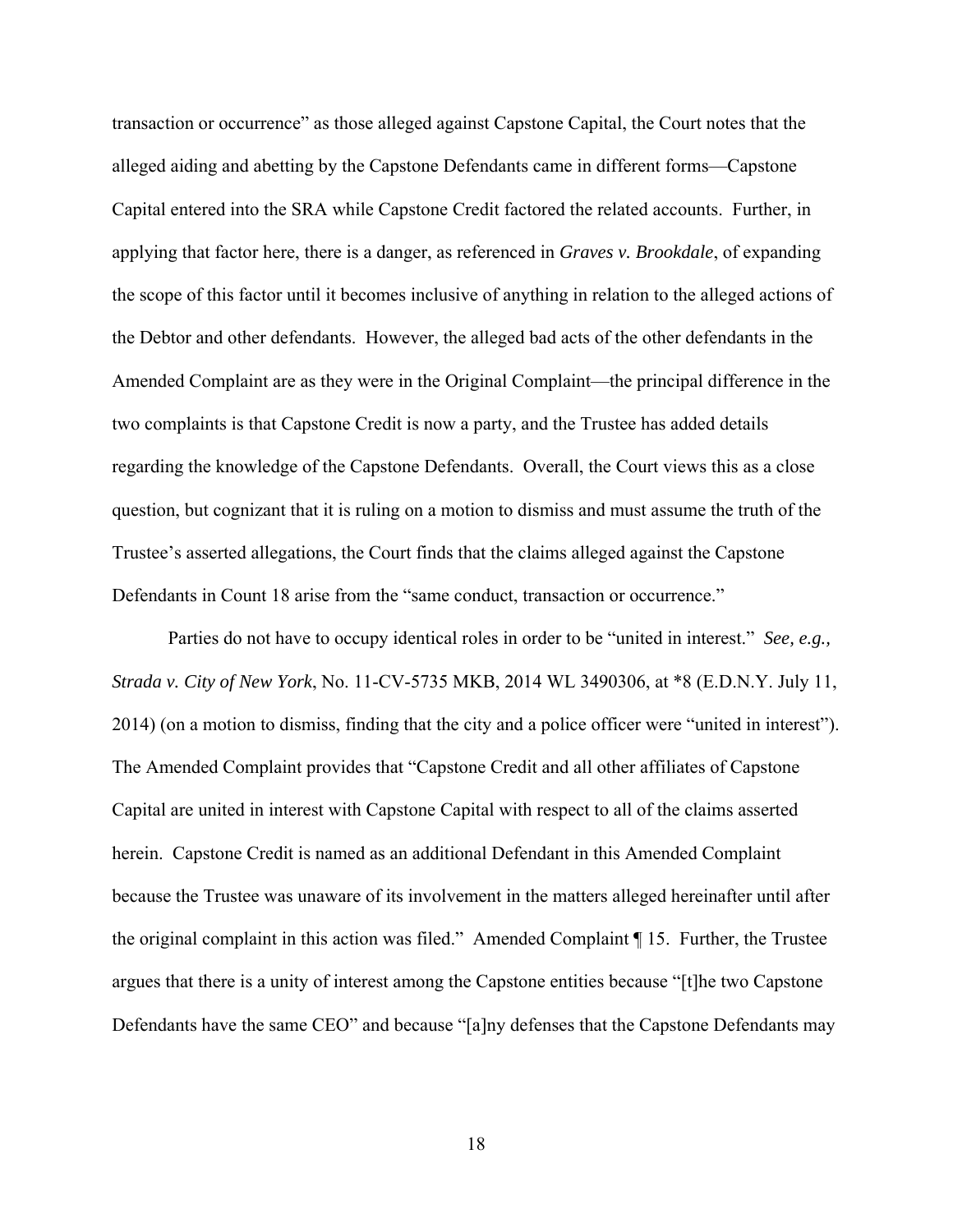have will either stand or fall together" as their interests are "blurred." Opposition at 9.<sup>13</sup> As with the first factor, solely on the basis of the current record, the Court finds that the Capstone Defendants are "united in interest" with regard to Count 18.

On the basis of the current record, the Court finds that the Trustee has alleged facts, that if proved, demonstrate that Capstone Credit knew, or should have known, that the Original Complaint should have listed it as a party. The Capstone Defendants have the same CEO, and therefore both were well aware of the original allegations against Capstone Capital, as well as the role of Capstone Credit with regard to the same companies. Further, although the "failure to identify individual defendants when the plaintiff knows that such defendants must be named cannot be characterized as a mistake," here the Trustee alleges that she did not add Capstone Credit to the original complaint because she "was unaware of its involvement in the matters alleged hereinafter until after the original complaint in this action was filed." *See DaCosta v. City of New York*, 296 F. Supp. 3d at 587; Amended Complaint ¶ 15. This is further supported by the argument made by the Trustee at the hearing on the equitable tolling of Count 1, as such alleged facts further show that the Trustee made efforts to acquire information but that, through no fault of her own, did not discover the role of Capstone Credit. Therefore, at least on the current record, this is not a situation where the Trustee was aware that Capstone Credit should be named but simply failed to do so.

As a consequence, the Court overrules the Motion to the extent that it seeks to dismiss Count 18 as to Capstone Credit on statute of limitations grounds. Given this decision, the Court

<sup>13</sup> For the first time in oral argument, the Trustee also raised the argument that the Capstone Defendants are united in interest because they are represented by the same counsel. The Court does not find this fact to be relevant to its analysis, as the same counsel may obviously represent parties that are not "united" with current clients, so long as the interests of such parties do not directly conflict with those of its other clients.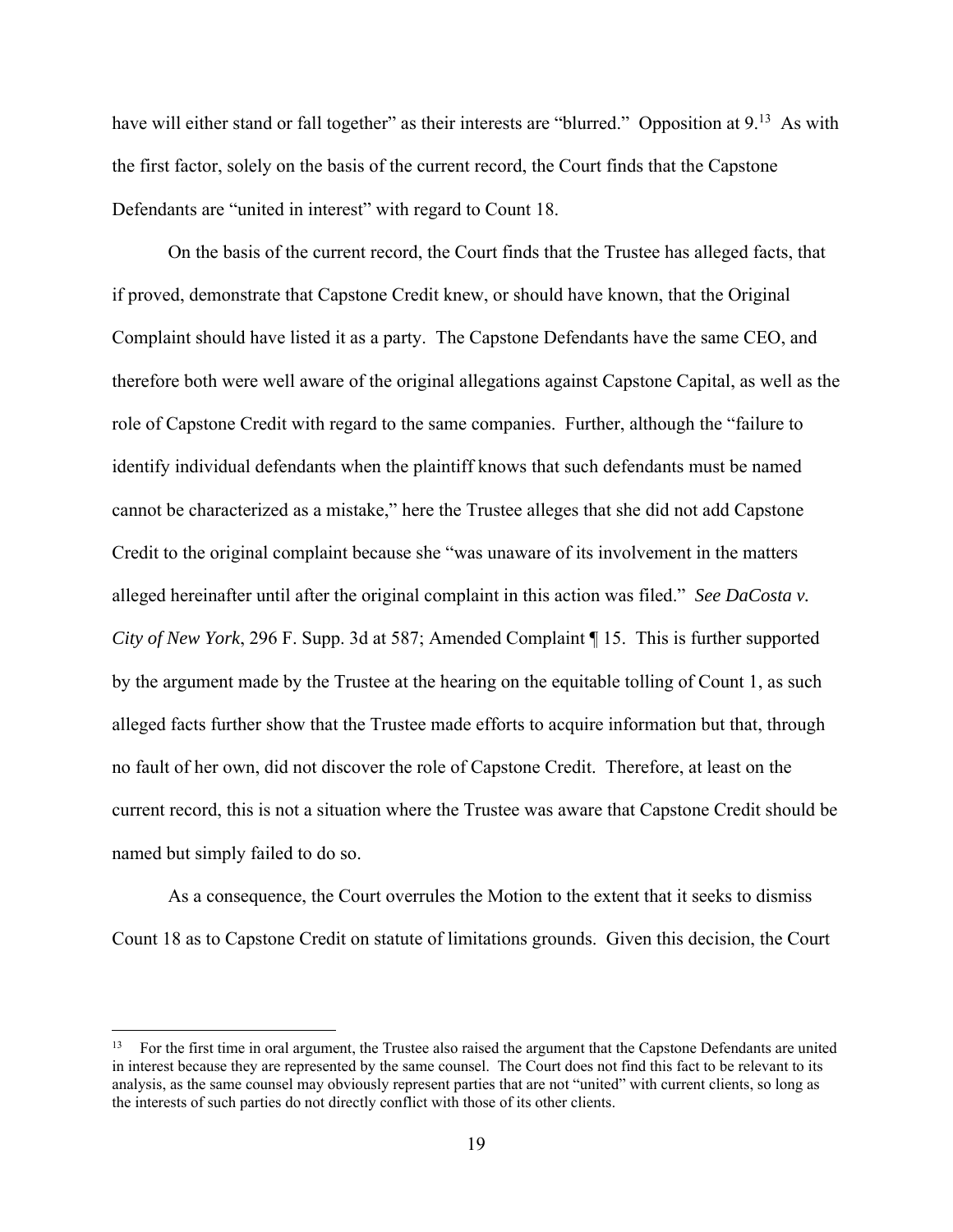does not reach the question of what claims in Count 18, if any, would survive if the relation back doctrine was found to be inapplicable.

### **Adequacy of the Pleadings**

 The Court now considers whether there are grounds for dismissing Count 18 against the Capstone Defendants on the basis that it fails to meet the pleading standards of Rule  $12(b)(6)$ .

## **Arguments of the Parties**

The Capstone Defendants begin with the principle that, to plead a claim of aiding and abetting, the Trustee must allege facts showing "(1) the existence of a violation by the primary wrongdoer; (2) knowledge of the violation by the aider and abettor; and (3) proof that the aider and abettor substantially assisted the primary wrongdoer." Objection at 10 (citing *Chemtex, LLC v. St. Anthony Enterprises, Inc.*, 490 F. Supp. 2d 536, 546 (S.D.N.Y. 2007)). They note that the Previous Ruling dismissed similar aiding and abetting claims against Capstone Capital on the basis that the Trustee failed to provide more than conclusory allegations regarding whether Capstone Capital had knowledge of the alleged underlying violations. *Id.* at 11. Here, they do not address the first of the three factors, except to note that they do not concede, and reserve all rights, as to whether the Trustee has adequately pleaded facts showing the existence of primary violations. *Id.* at 11 n.4. They assert that the Trustee has failed to allege facts in support of the second factor because the Amended Complaint merely repackages her previous conclusory allegations of knowledge, and that the Amended Complaint is "devoid of facts that establish either Defendants' actual knowledge of the purported conversions." *Id.* at 12. The Capstone Defendants argue that the Trustee has not satisfied the third element of an aiding and abetting claim, namely, how either Defendant "substantially assisted" the primary wrongdoer, *i.e.*, the Insider Defendants, in such conversion. Objection at 15 (citing *Chemtex, LLC v. St. Anthony*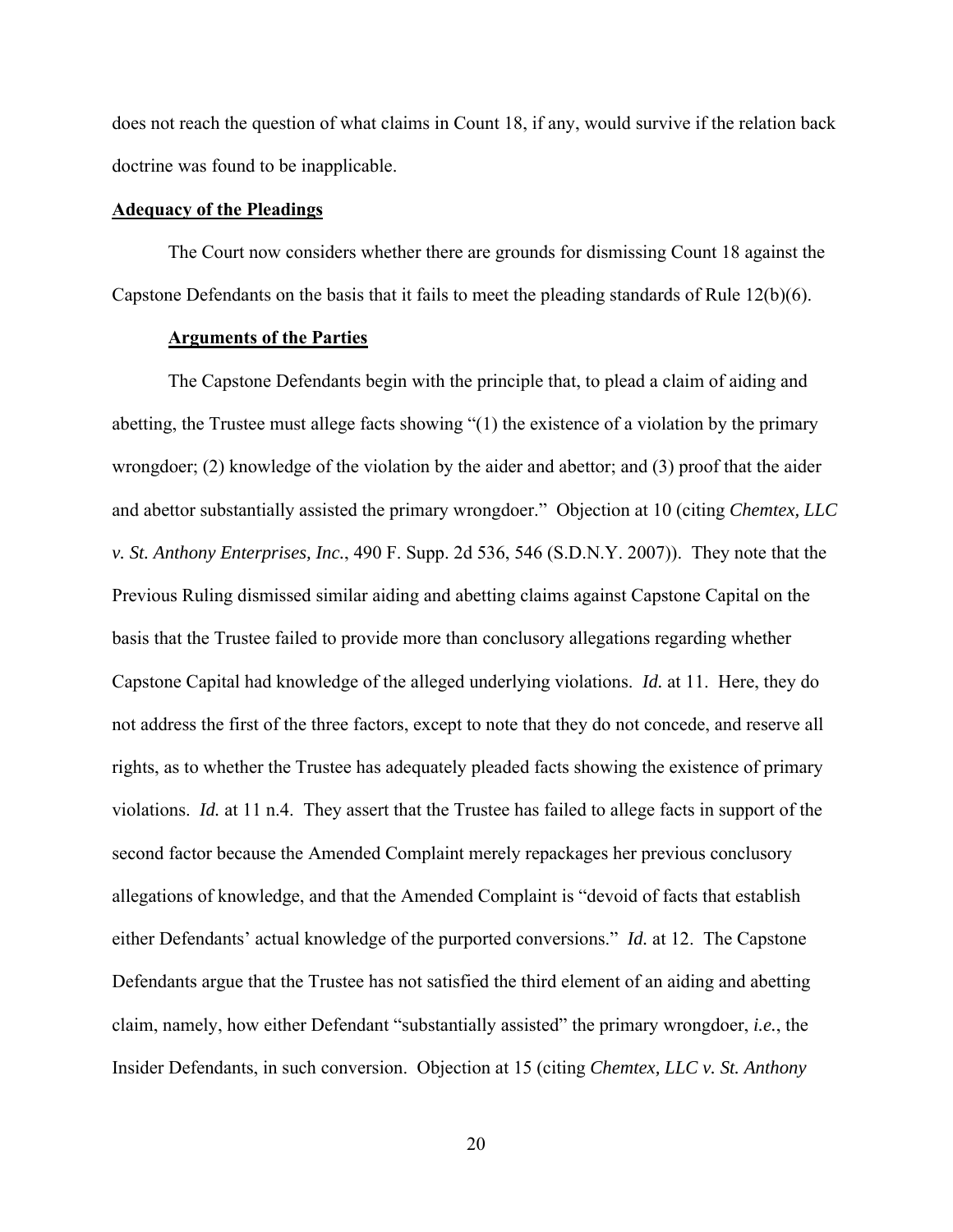*Enterprises, Inc.*, 490 F. Supp. 2d at 546). Most fundamentally, they argue that the Trustee's allegation that the Capstone Defendants substantially contributed to the purported conversion by "financing the operations" of On Five and Liaison Apparel is "woefully insufficient." *Id.* at 15. For instance, they argue that the Trustee fails to show how providing financing in the ordinary course assisted On Five and Liaison Apparel in their alleged conversion of the Debtor's assets, or to allege how such financing was allocated to aid or fund the alleged conversions. *Id.* 

In response, the Trustee notes that a complaint cannot be dismissed under Rule 12(b)(6) unless "it appears beyond doubt that the plaintiff can prove no set of facts in support of his claim which would entitle him to relief." Opposition at 11-12 (citing *Conley v. Gibson*, 355 U.S. 41, 45-46 (1957)). Like the Capstone Defendants, she does not address the first factor except to claim that it has already been met by this Court's previous Insider Opinion. *Id.* at 13. With regard to the second factor, the Trustee alleges that she has provided numerous detailed allegations that the Defendants must have had actual knowledge and, to the extent that the Capstone Defendants argue that additional evidentiary facts are not proven, there is no requirement to do so. *Id.* at 13-17. Finally, the Trustee asserts that the Capstone Defendants financed the business conducted by On Five and Liaison Apparel, and that the misappropriations and conversions were achieved by that financing. *Id.* at 17. As such, the Trustee alleges that she has shown that the Capstone Defendants substantially assisted the primary wrongdoers. *Id.*

In the Reply, the Capstone Defendants note that the Court's Insider Opinion merely found that the Insider Defendants didn't adequately contest the relevant claims for relief, and therefore did not find that the underlying allegations were adequately pleaded. *See* Reply at 10. However, once again the Capstone Defendants did not separately analyze these claims. With regard to the second factor, the Capstone Defendants allege that the Trustee did not meaningfully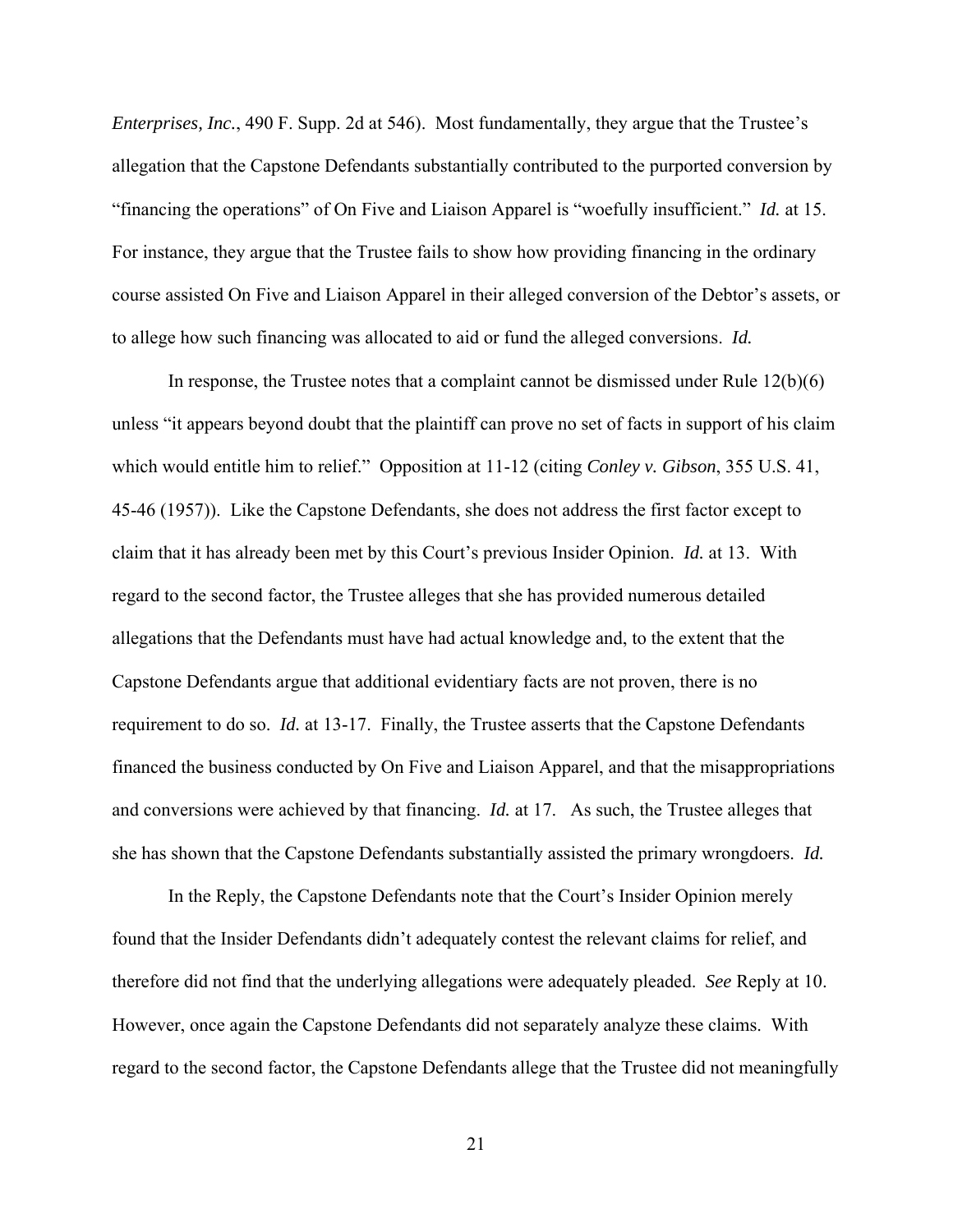show actual knowledge, noting that "[t]he Amended Complaint, and Objection, are littered with the phrases 'Defendants would have known' or 'Defendants must have known', without alleging any facts to show that Defendants actually knew about the alleged conversions." *Id.* Therefore, "[t]hese allegations fall well short of establishing Defendants' actual knowledge of any alleged conversion." *Id.* at 12. With regard to the third factor, the Capstone Defendants reiterate their point that it is unclear how the financing, provided in the ordinary course, was allocated to aid and/or fund the alleged conversions. *Id.*

### **Analysis**

To state a claim for aiding-and-abetting a plaintiff must plead: "(1) the existence of a violation by the primary wrongdoer; (2) knowledge of the violation by the aider and abettor; and (3) proof that the aider and abettor substantially assisted the primary wrongdoer." *Chemtex, LLC v. St. Anthony Enterprises, Inc.*, 490 F. Supp. 2d at 546. Neither party has provided anything but cursory allegations regarding the existence of a primary violation, either in the papers or in their argument at the hearing. Although the Trustee alleges that this factor was already established by the Court's Insider Opinion, the Capstone Defendants rightly note that is an overstatement of this Court's opinion. However, the Capstone Defendants likewise fail to provide anything but the conclusory statement that the primary violations have not been shown. In the absence of any substantial argument from any party, and solely in the context of the Motion, the Court finds that this factor weighs in favor of the Trustee. *See Muhammad v. New York City Transit Auth.*, 450 F. Supp. 2d 198, 202 (E.D.N.Y. 2006) (stating that the movant bears the burden of proof to show entitlement to dismissal).

Next, the Court finds that the Trustee has pleaded knowledge of the alleged conversion on the part of the Capstone Defendants in sufficient detail. As noted in the Previous Ruling, in the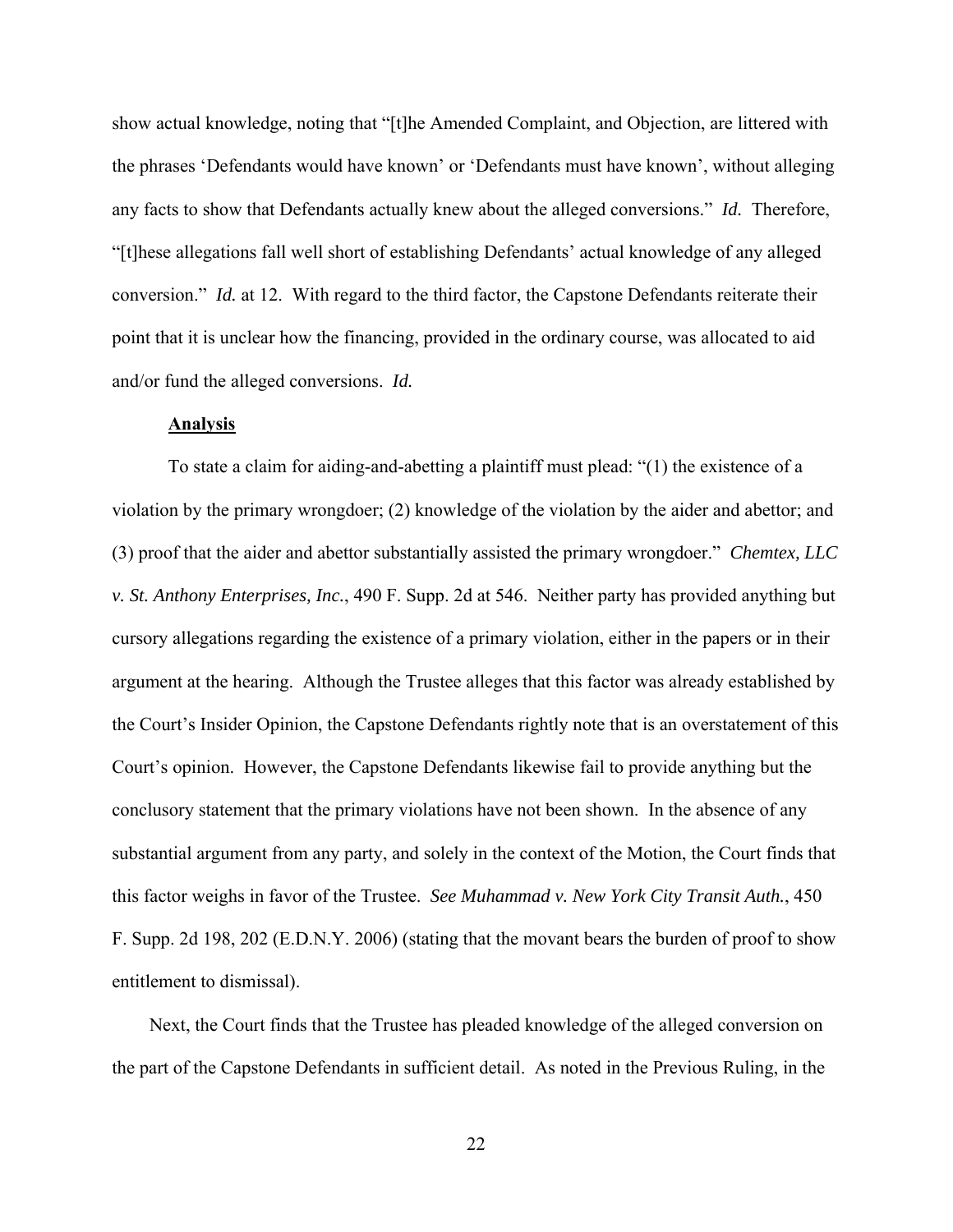Original Complaint the Trustee merely stated that Capstone Capital had knowledge of a continuous plan or scheme by the other defendants, and in her opposition to the motion to dismiss stated that "Capstone must have known of the [fraudulent] activities because of its own dealings with the same small workforce for On Five and the Debtor, and its knowledge of the lengthy Sales Process that made origination and consummation of sales to Customers impossible by any start-up company such as On Five or Liaison Apparel."<sup>14</sup> The Court found that these statements were not sufficient, and that in any case a pleading could not be used to supplement the allegations in a complaint.<sup>15</sup> In contrast, the Amended Complaint provides specific detail regarding the type and degree of knowledge of the Capstone Defendants, which centers around the information they allegedly knew by virtue of their involvement in the SRA and the factoring of the Debtor's accounts. For instance, the Amended Complaint states that :

- The Capstone Defendants did business with the same small group of personnel who first acted on behalf of the Debtor and then on behalf of On Five and Liaison Apparel. Amended Complaint ¶ 206(a).
- The Capstone Defendants had actual knowledge of the Debtor's customers and were aware that the Insider Defendants were diverting contracts and business from the Debtor, in part by changes to the invoices that were later factored by Capstone Credit. *Id.* ¶¶ 206(b), (c).
- The Capstone Defendants knew that the Debtor had the sole right to sell Tahari branded products, but that such products were later sold by On Five. *Id.* ¶ 206(d).
- Capstone Capital provided information to a bank necessary to allow the payment of certain funds that improperly were used to fund On Five's payroll. *Id.* ¶ 206(e).
- The Capstone Defendants, in the ordinary course, had to perform due diligence on Liaison Apparel and On Five, and therefore would know that they were startup companies with no experience or assets. *Id.* ¶ 206(f).
- The Capstone Defendants had knowledge of the time to complete all steps of a sale process, so knew that Liaison Apparel was appropriating valuable work in progress,

<sup>&</sup>lt;sup>14</sup> Previous Ruling at 38.

<sup>15</sup> *Id.*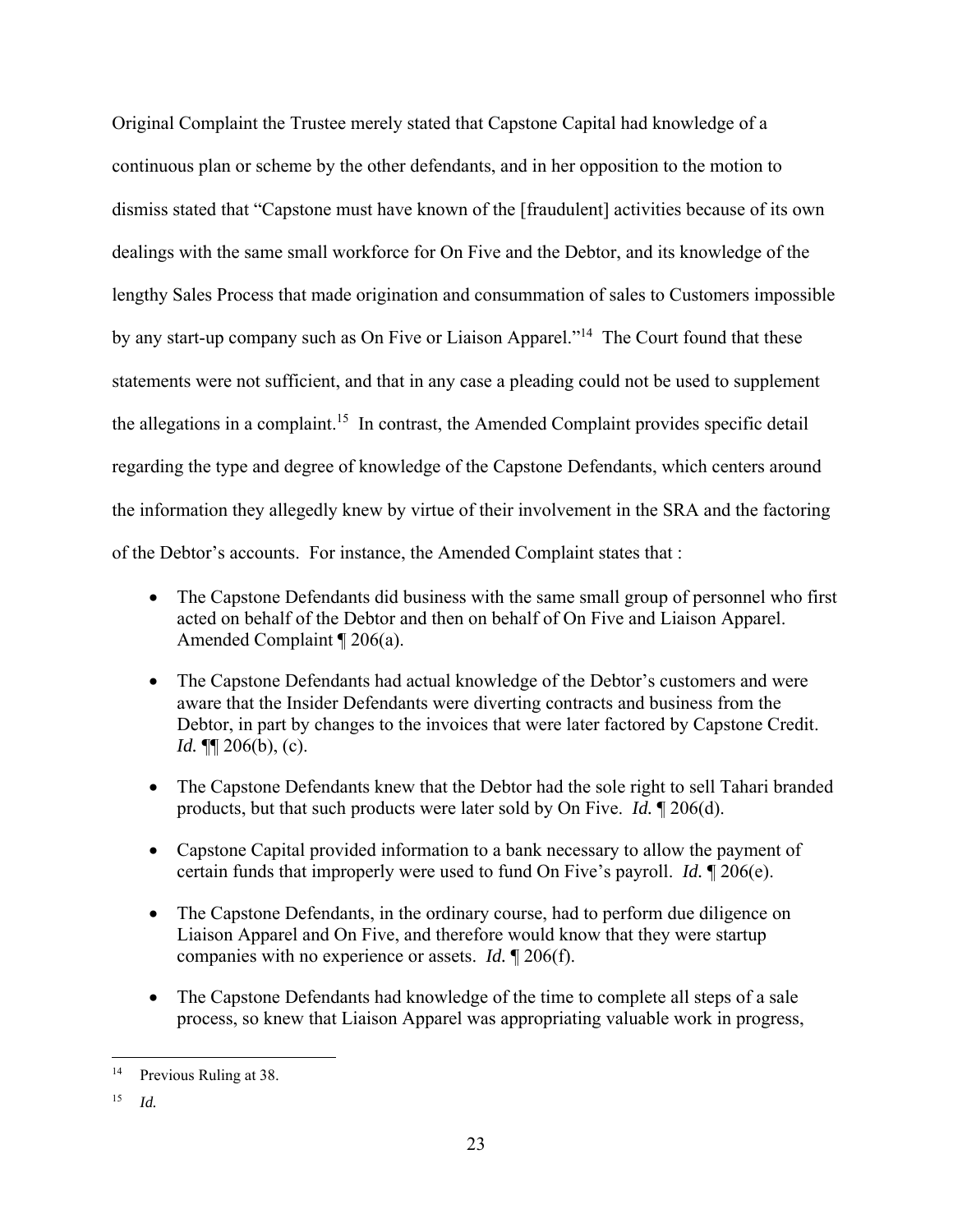particularly in light of the fact that the same party signed relevant work documents for both the Debtor and Liaison Apparel. *Id.* ¶ 206(g).

As the Capstone Defendants rightly point out, some of these allegations merely repeat and expand on the limited facts pleaded in the Trustee's filings with regard to the Original Complaint (as noted above, the Original Complaint contained no allegations of knowledge at all). However, taken as a whole, the Court finds that such facts are sufficient to withstand the Motion. Further, while the Capstone Defendants challenge some of the alleged facts, many of these challenges go to evidentiary issues or to the weight of the allegations. For instance, the Capstone Defendants claim that the allegations that On Five didn't have the right to sell Tahari branded products is incorrect and complain that the Amended Complaint does not directly cite to the exact wording of certain referenced correspondence between the parties. *See* Reply at 14. While these issues may later be relevant in a summary judgment context, here the Court merely needs to ascertain whether the Trustee has adequately pleaded Count 18. *See Ashcroft v. Iqbal,* 556 U.S. at 678 (stating that the plaintiff must plead "factual content that allows the court to draw the reasonable inference that the defendant is liable for the misconduct alleged"). Therefore, at least on a motion to dismiss basis, the Capstone Defendants have failed to show that the Trustee has not adequately alleged that the Capstone Defendants had knowledge of the underlying actions of the other defendants.

With regard to the third factor, as noted by the Trustee, the Amended Complaint alleges that the Capstone Defendants financed the business conducted by On Five and Liaison Apparel, and that the misappropriations and conversions were achieved by that financing. As such, the Trustee alleges that she has met the third factor to show that the Capstone Defendants substantially assisted the primary wrongdoers. Opposition at 17. This showing is sufficient. Although the Capstone Defendants allege that the Amended Complaint does not properly show